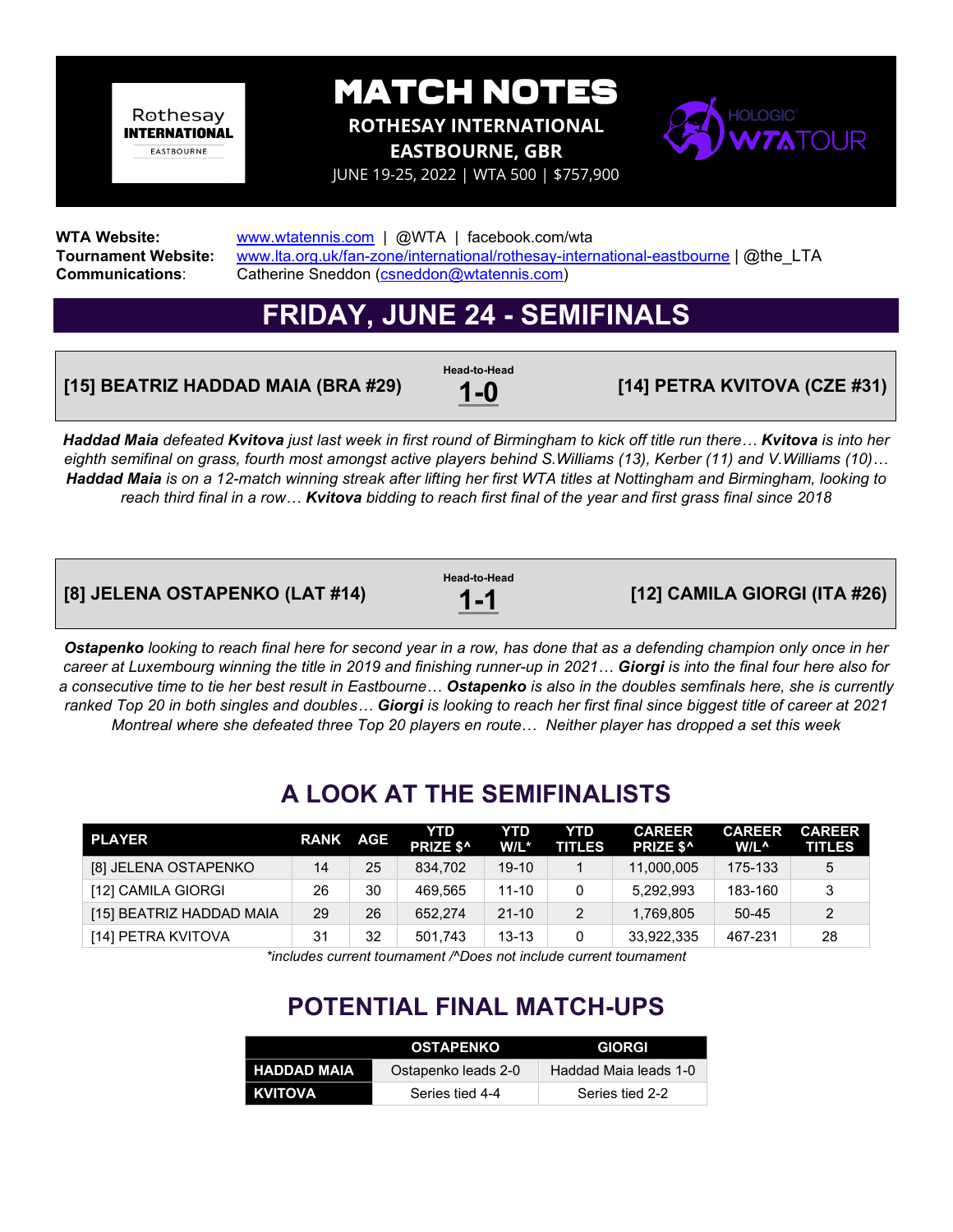Rothesay **INTERNATIONAL EASTBOURNE** 

MATCH NOTES

**ROTHESAY INTERNATIONAL EASTBOURNE, GBR**



JUNE 19-25, 2022 | WTA 500 | \$757,900

### **A SNAPSHOT OF 2022 SO FAR**

- **Top-10 debuts (2):** Danielle Collins (January 31), Jessica Pegula (June 6)
- **Match wins leaders:** Iga Swiatek (42-3), Ons Jabeur (29-9), Daria Kasatkina (27-12)
- **Aces leaders:** Elena Rybakina (159), Ekaterina Alexandrova (160), Aryna Sabalenka (149)
- **Most aces in a match (19):** Zheng Qinwen (l. Alexandrova at Charleston)
- **Most singles titles (6):** Iga Swiatek (Doha, Indian Wells, Miami, Stuttgart, Rome, Roland-Garros)
- **Fewest games dropped en route to a title (21):** Iga Swiatek (Rome)
- **Lowest-ranked title winner (No.237):** Tatjana Maria (Bogotá)
- **Youngest title winner (19):** Leylah Fernandez (Monterrey)
- **Oldest title winner (34):** Tatjana Maria (Bogotá)
- **Longest Match (3h 36m):** Daria Saville d. Emma Raducanu 5-7 7-6(4) 4-3 ret. at Guadalajara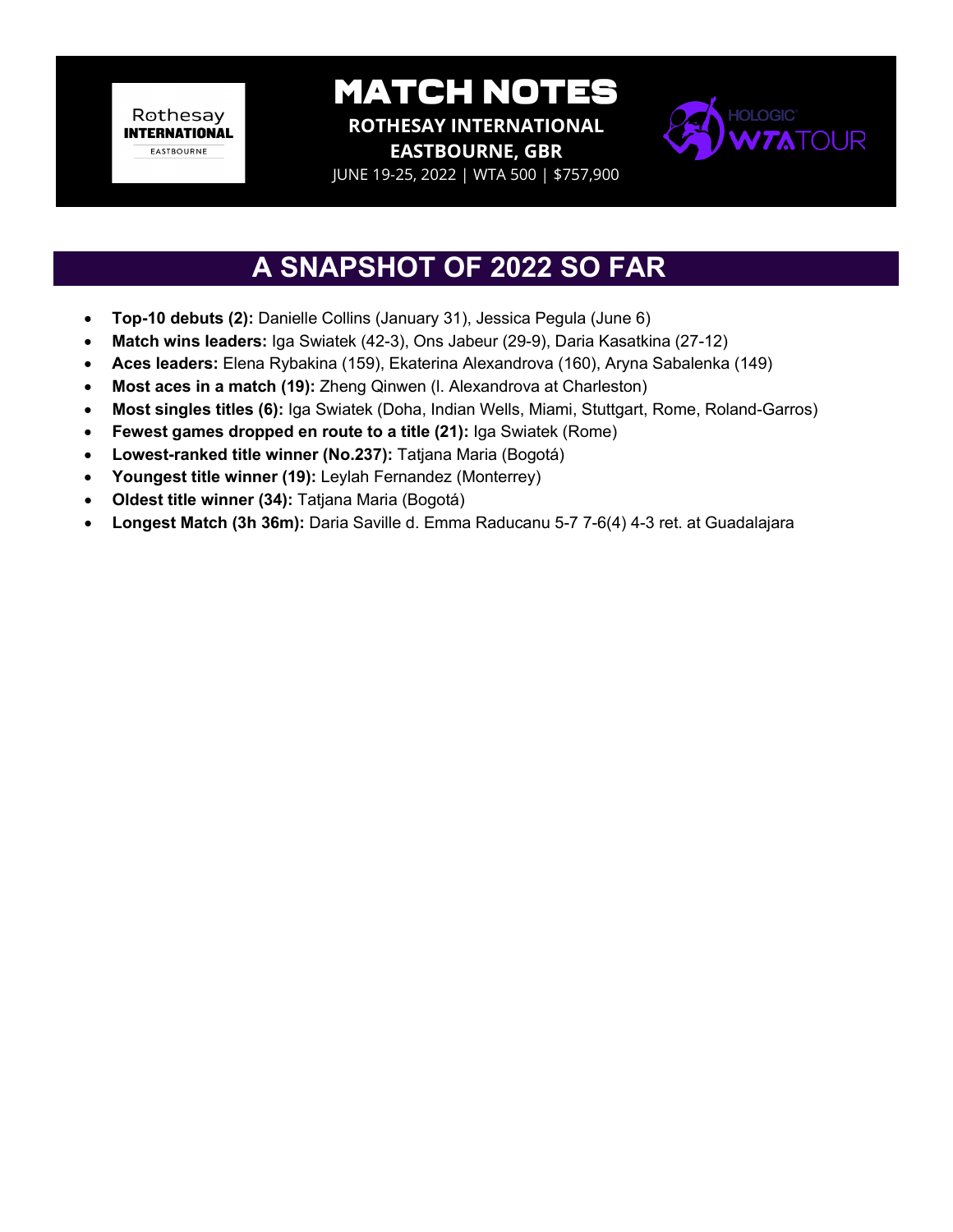

**ROTHESAY INTERNATIONAL EASTBOURNE - EASTBOURNE, GREAT BRITAIN** 2022-06-19 - 2022-06-25 | \$ 757,900









| 1996-05-30                                                                                                                             | Date of Birth                                | 1990-03-08                                           |
|----------------------------------------------------------------------------------------------------------------------------------------|----------------------------------------------|------------------------------------------------------|
| Rio de Janeiro, Brazil                                                                                                                 | <b>Residence</b>                             | Monte Carlo, Monaco                                  |
| Left-handed                                                                                                                            | <b>Plays</b>                                 | Left-handed (two-handed backhand)                    |
| $6'$ 0" (1.85 m)                                                                                                                       | Height                                       | 6' 0" (1.82 m)                                       |
| 29                                                                                                                                     | <b>Career-High Ranking</b>                   | 2                                                    |
| \$1,769,805                                                                                                                            | <b>Career Prize Money</b>                    | \$33,922,335                                         |
| \$652,274                                                                                                                              | <b>Season Prize Money</b>                    | \$501,743                                            |
| 2/2                                                                                                                                    | <b>Singles Titles YTD / Career</b>           | 0/28                                                 |
| 6-8 (Round of 64: 2022 ROLAND<br>GARROS, AUSTRALIAN OPEN; 2019<br>WIMBLEDON, AUSTRALIAN OPEN; 2018<br>AUSTRALIAN OPEN; 2017 WIMBLEDON) | <b>Grand Slam W-L (best)</b>                 | 119-50 (Champion: 2014 WIMBLEDON;<br>2011 WIMBLEDON) |
| 2-0 / 2-0 (Quarter-Finalist: 2022)                                                                                                     | <b>YTD / Career EASTBOURNE W-L</b><br>(best) | 3-0 / 12-4 (Runner-Up: 2011)                         |
| $21 - 10 / 50 - 45$                                                                                                                    | <b>YTD / Career W-L</b>                      | 13-13 / 467-231                                      |
| 12-0 / 14-3                                                                                                                            | <b>YTD / Career Grass W-L</b>                | $3 - 1 / 62 - 21$                                    |
| $12 - 3 / 19 - 19$                                                                                                                     | YTD / Career 3-Set W-L                       | 4-3 / 136-99                                         |
| $5 - 0 / 13 - 14$                                                                                                                      | <b>YTD / Career TB W-L</b>                   | $4 - 5 / 93 - 74$                                    |
| $1 - 1 / 3 - 5$                                                                                                                        | <b>YTD / Career L Hand W-L</b>               | $1 - 2 / 50 - 19$                                    |
| Champion: BIRMINGHAM,<br><b>NOTTINGHAM</b>                                                                                             | <b>YTD Best Result</b>                       | Semi-Finalist: EASTBOURNE                            |

\*\*W-L numbers on this page include main-draw matches at WTA 250, WTA 500, WTA 1000 and Grand Slam tournaments\*\*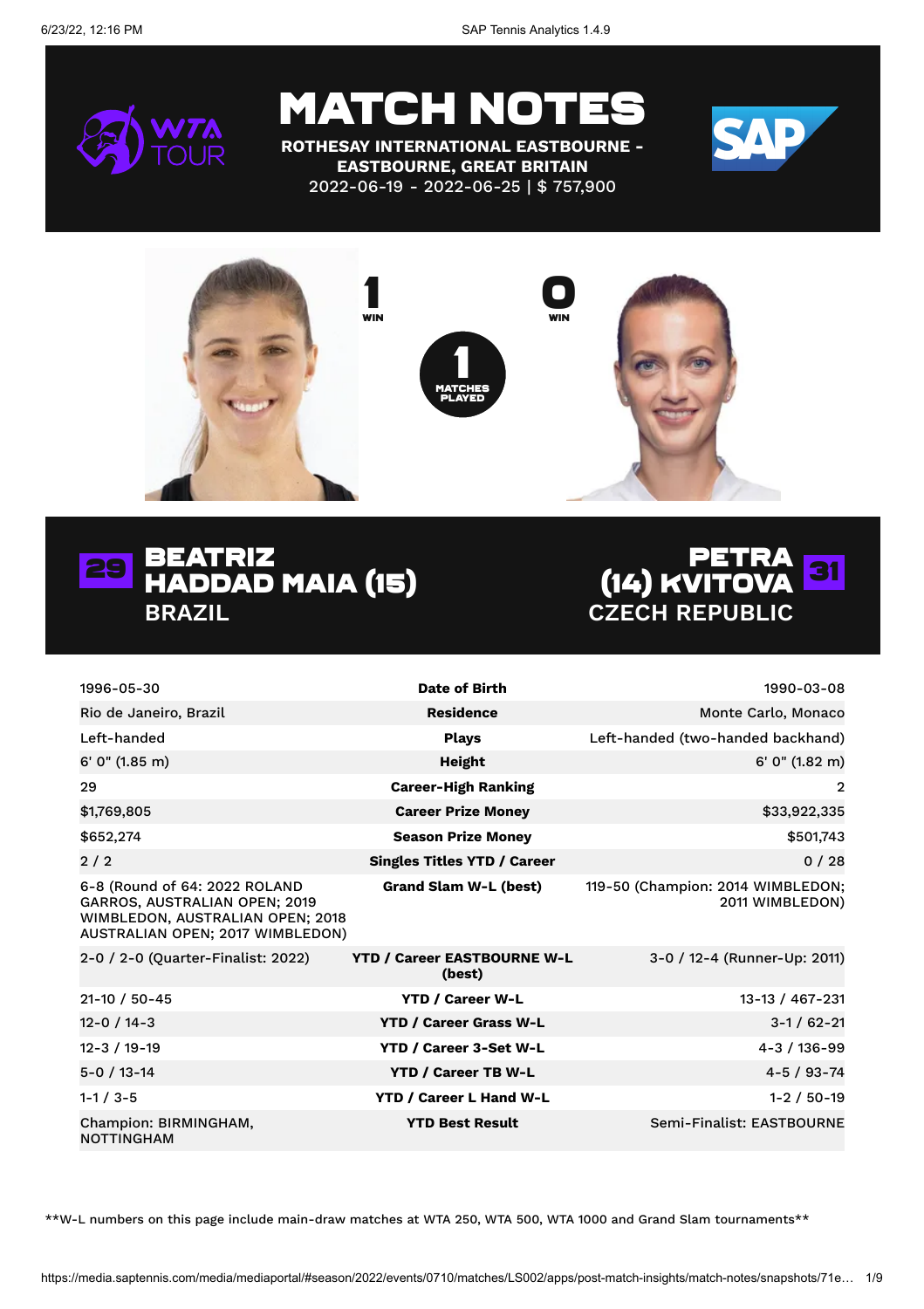



**ROTHESAY INTERNATIONAL EASTBOURNE - EASTBOURNE, GREAT BRITAIN** 2022-06-19 - 2022-06-25 | \$ 757,900



#### Beatriz Haddad Maia

**PETRA KVITOVA** 

### Head To Head Record

|      | YEAR TOURNAMENT SURFACE ROUND |              |    | <b>WINNER</b>       | <b>SCORE/ RESULT</b> | <b>TIME</b> |
|------|-------------------------------|--------------|----|---------------------|----------------------|-------------|
| 2022 | <b>BIRMINGHAM</b>             | <b>GRASS</b> | 1r | Beatriz Haddad Maia | $7 - 6(4) 6 - 2$     | 1h 28m      |

### Ranking History

| <b>TOP RANK</b> | <b>YEAR-END</b> | <b>YEAR</b> | <b>TOP RANK</b> | <b>YEAR-END</b> |
|-----------------|-----------------|-------------|-----------------|-----------------|
| 80              | 82              | 2021        | 8               | 17              |
| 119             | 358             | 2020        | 7               | 8               |
| 95              | 120             | 2019        | $\overline{2}$  | $\overline{7}$  |
| 58              | 184             | 2018        | 4               | $\overline{7}$  |
| 58              | 65              | 2017        | 11              | 29              |
| 200             | 211             | 2016        | 6               | 11              |
| 148             | 198             | 2015        | $\overline{2}$  | 6               |
| 286             | 335             | 2014        | 3               | 4               |
| 265             | 288             | 2013        | 6               | 6               |
| 477             | 582             | 2012        | $\overline{2}$  | 8               |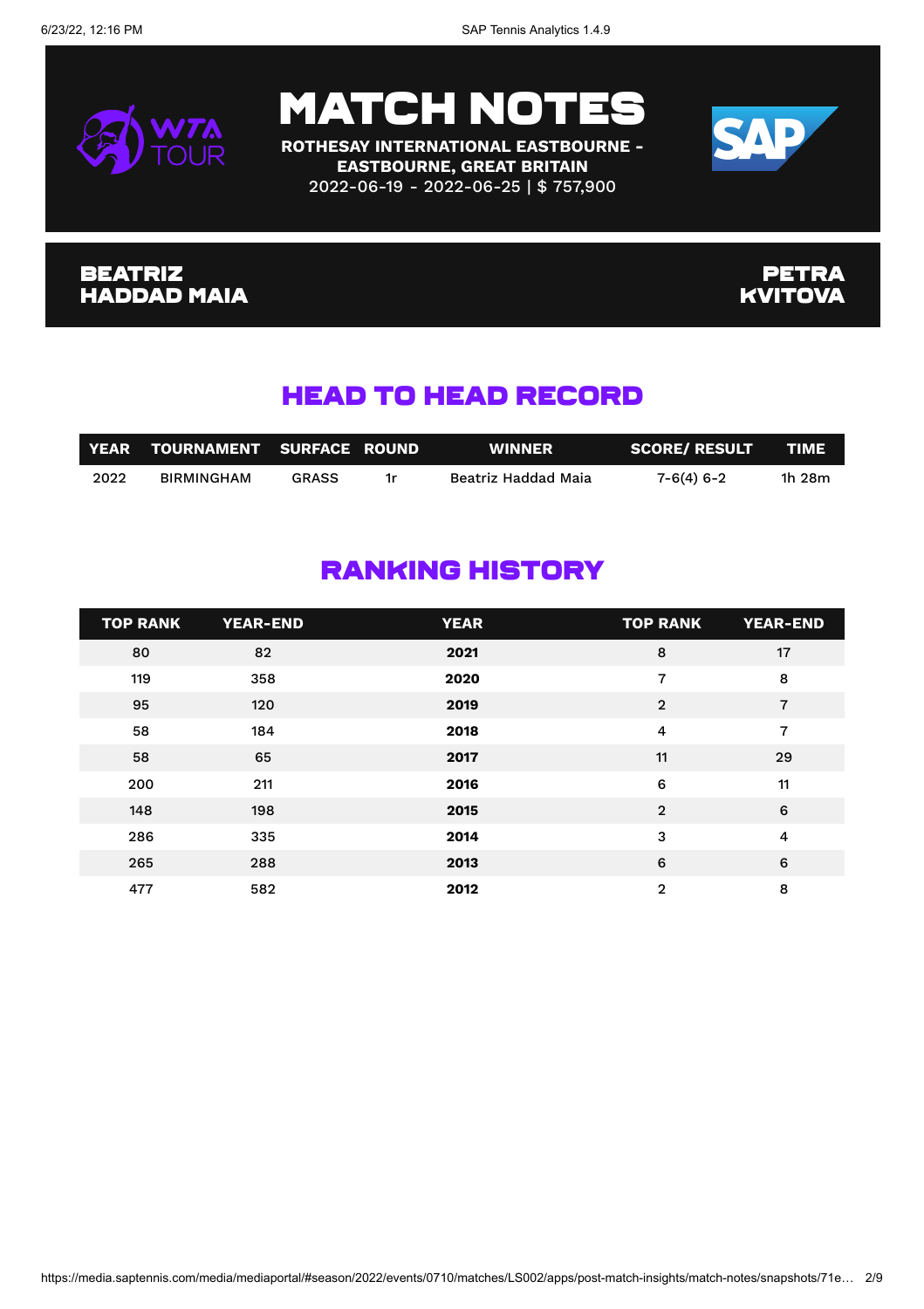

**ROTHESAY INTERNATIONAL EASTBOURNE - EASTBOURNE, GREAT BRITAIN** 2022-06-19 - 2022-06-25 | \$ 757,900



#### **BEATRIZ** Haddad Maia

#### Petra Kvitova

### Tournament History

#### **CURRENT TOURNAMENT**

QF: d. L. TSURENKO (#114) 0-0 (0m) 3r: d. J. BURRAGE (#169) 6-1 6-2 (1h 10m) 2r: d. K. KANEPI (#39) 6-4 3-6 6-3 (2h 22m)

Total time on court: 3h 32m

#### **PLAYER NOTES**

- Making main draw debut in Eastbourne; fell in 1r of qualifying in 2017
- It is the first time she has been seeded at a WTA 500 level event or higher; currently sitting at her career high ranking of No.29 which she reached this week
- Defeated Kaia Kanepi and WC Jodie Burrage so far this week to reach 12 consecutive match wins following title runs at Nottingham and Birmingham
- Earned spot in SF after a walkover in QF (Tsurenko withdrew with right elbow injury)
- Faces No.31 Petra Kvitova in SF today looking to reach third straight final; the only other player to do so this year is World No.1 Swiatek who has won her past six events (Doha, Indian Wells, Miami, Stuttgart, Rome, Roland Garros)
- Owns 4-2 career record against players from Czech Republic, with record in 2022 standing at 3-0 notching wins over Marie Bouzkova in Monterrey QF, Tereza Martinova in Nottingham SF and today's opponent Kvitova in Birmingham 1r
- Owns 17-22 career record against seeded players, with a record in 2022 standing at 7-4
- Record in WTA SF matches stands at 3-2 and is 2-1 this year falling at this stage at Monterrey (l. Fernandez)
- First two titles of career came this year on grass
- Only player from Brazil in the draw this week
- Is currently ranked No.29; this time last year was ranked No.188
- During last year's grass swing, fell in final round of Wimbledon qualiyfing (l. Volynets)

#### **CURRENT TOURNAMENT**

QF: d. H. DART (#103) 6-3 6-4 (1h 25m) 3r: d. K. BOULTER (#127) 5-7 6-0 7-5 (2h 23m) 2r: d. D. VEKIC (#93) 6-1 7-6 (1h 12m)

Total time on court: 5h 0m

#### **PLAYER NOTES**

- Returning to Eastbourne for the seventh appearance where she is into the SF for the second time; made runs to the final in 2011 (l. Bartoli), also made QF in 2014 (l. Watson via ret.)
- Has beaten Donna Vekic, Katie Boulter and Harriet Dart so far this week to reach her first SF of the year and her 8th career SF on grass
- Among active players, only Serena Williams (13), Angelique Kerber (11) and Venus WIllias (10) have reached more grass-court semfinals
- Faces No.29 Beatriz Haddad Maia in SF today looking to reach her first final since title run at 2021 Doha (d. Muguruza in F) and her first grass final since 2018 Birmingham (has reached a total of five career finals on grass)
- Owns 0-1 career record against players from Brazil
- Owns 120-111 career record against seeded players, with a record in 2022 standing at 2-5
- Record in WTA SF matches stands at 38-23 and is 5-2 in grass court SF matches; only losses came to No.1 S.Williams at 2010 Wimbleon and as No.1 seed to No.28 Kerber at 2021 Bad Homburg
- Best career resuls on grass have been title runs at Wimbledon (2011, 2014) and Birmingham (2017-18)
- Only player from Czech Republic to reach SF, out of five that started the main draw
- Best result by Czech Republic at Eastbourne were title runs by Helena Sukova in 1987, Jana Novotna in 1998 and Karolina Pliskova in 2017 and 2019
- Is currently ranked No.31, her first time outside the Top 30 since 2011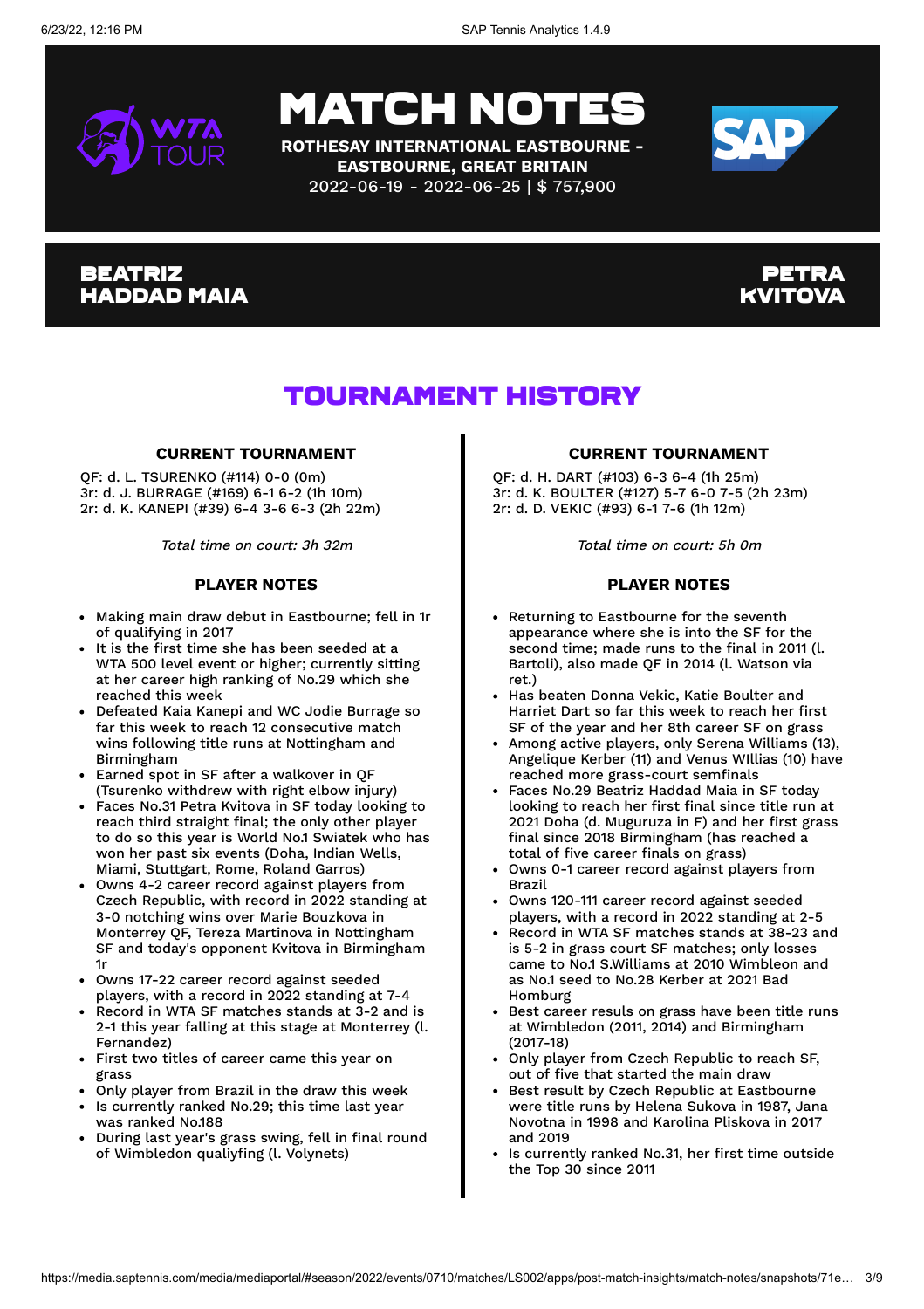

**ROTHESAY INTERNATIONAL EASTBOURNE - EASTBOURNE, GREAT BRITAIN** 2022-06-19 - 2022-06-25 | \$ 757,900



#### Beatriz Haddad Maia

#### **PETRA KVITOVA**

### Recent Tournament History

Making her tournament debut in Main Draw Singles

| 2018 | Result | Rank: 8                   | Seed: 3                          |
|------|--------|---------------------------|----------------------------------|
| 2r   | w      |                           | K. VOLODKO (#89) 7-5 6-3         |
| 2016 | Result | <b>Rank: 11</b>           | Seed: 5                          |
| 3r   | L      |                           | J. KONTA (#18) 5-7 6-4 6-0       |
| 2r   | w      | T. BABOS (#45) 6-4 7-6(5) |                                  |
| 2014 | Result | Rank: 6                   | Seed: 2                          |
| 2r   | w      |                           | V. LEPCHENKO (#57) 6-1 6-4       |
| 1r   | w      |                           | L. SAFAROVA (#23) 6-1 5-7 7-6(4) |
| 2013 | Result | Rank: 8                   | Seed: 4                          |
| 2r   | L      |                           | Y. WICKMAYER (#51) 3-6 6-4 7-5   |
| 1r   | w      |                           | M. NICULESCU (#49) 6-4 6-1       |
| 2012 | Result | Rank: 4                   | Seed: 2                          |
| 1r   | L      |                           | E. MAKAROVA (#48) 7-5 6-4        |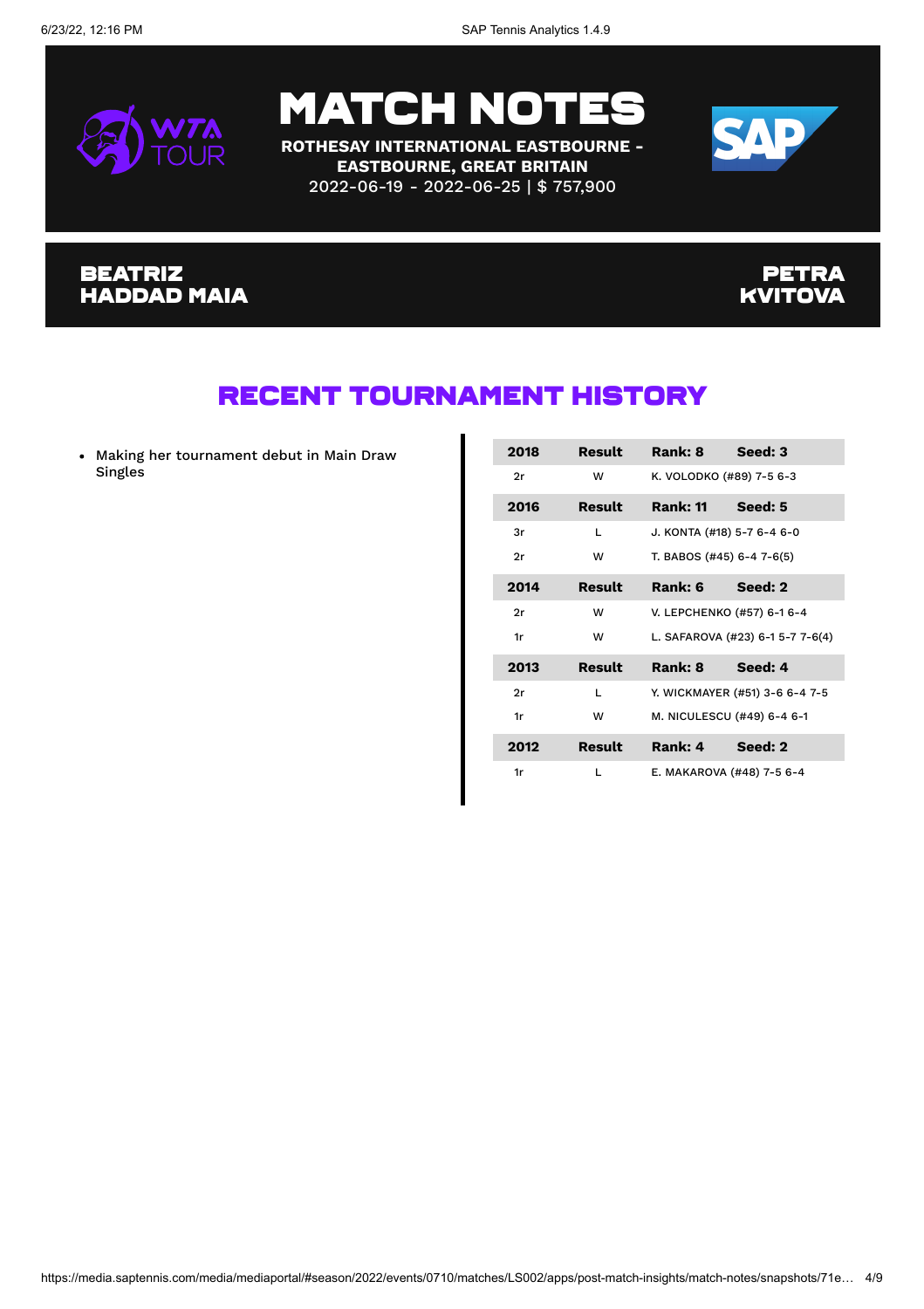

## **MATCH NO**

**ROTHESAY INTERNATIONAL EASTBOURNE - EASTBOURNE, GREAT BRITAIN** 2022-06-19 - 2022-06-25 | \$ 757,900



#### **BEATRIZ** Haddad Maia

#### Petra Kvitova

## Season 2022 History

- Won second career title in Birmingham (d. S.Zhang in F via ret.)
- At Nottingham, lifted maiden WTA title (d. Riske in F); also claimed doubles title (w/S.Zhang)
- Highlights of clay-court season came at WTA 125K Series events in Saint-Malo and Paris, where she won title and finished R-Up, respectively. Also made 2r at Roland Garros (l. Kanepi) and Bogota (l. Rakhimova)
- Won all five rubbers as Brazil secured a spot in the Billie Jean King Cup play-offs
- Reached 2r at Indian Wells (l. Tauson) and 3r at Miami (l. Kalinina)
- At Monterrey, advanced to first SF in three years (l. eventual champion Fernandez)
- Fell 1r at Doha (as qualifier, l. Anisimova)
- Fell 1r at Melbourne Summer Set (l. Sorribes Tormo) and at Sydney (as qualifier, l. Bencic). Made 2r at Australian Open (l. Halep), where she also finished R-Up in doubles (w/Danilina)
- Opened grass-court season at Birmingham with opening round loss to eventual champion Haddad Maia
- On clay, reached 2r at Roland Garros (l. Saville) and fell in 1r at Charleston (l. Frech via ret. w/left thigh injury), Stuttgart (l. Ka.Pliskova) and Madrid (l. Teichmann)
- Made 3r at Indian Wells (l. Sakkari) and QF at Miami (l. eventual champion Swiatek)
- Advanced to QF at Dubai (l. eventual champion Ostapenko - held 1MP) and fell 2r at Doha (l. Mertens via ret. w/left wrist injury)
- Made 2r showing at St. Petersburg (l. Begu)
- During Australian swing, fell 1r at Adelaide (l. Hon), 2r at Sydney (l. Jabeur) and 1r at Australian Open (l. Cirstea)

| <b>VALUE</b> | <b>WTA RANK</b> | <b>MATCH STATS</b>               | <b>VALUE</b> | <b>WTA RANK</b> |
|--------------|-----------------|----------------------------------|--------------|-----------------|
| 88           | 24              | Aces                             | 102          | 16              |
| 66.0%        | 13              | First serve %                    | 62.7%        | 33              |
| 65.9%        | 33              | <b>First Serve points won %</b>  | 68.3%        | 16              |
| 46.7%        | 37              | Second serve points won %        | 45.9%        | 50              |
| 59.4%        | 24              | Overall service points won %     | 59.9%        | 16              |
| 70.2%        | 30              | Service games won %              | 71.6%        | 24              |
| 60.2%        | 19              | <b>Break points saved %</b>      | 53.8%        | 51              |
| 36.5%        | 40              | First serve return points won %  | 32.7%        | 73              |
| 55.8%        | 25              | Second serve return points won % | 55.7%        | 28              |
| 44.1%        | 45              | <b>Break points converted %</b>  | 54.4%        | 3               |
| 34.1%        | 42              | <b>Return games won %</b>        | 30.7%        | 60              |
| 43.4%        | 42              | Return points won %              | 41.7%        | 59              |

\*\*All statistics ndry this impage are sextaniled vin Amain-draw matches at WTA 250, WMFA 500, WTA 2002 kanel GrandUS kan tournaments \*\* Longest match: 3h 21m vs Bouzkova in MONTERREY QF Shortest match: 36m vs Zhang in BIRMINGHAM F Match points saved: 3 vs Bouzkova in MONTERREY QF Longest match: 2h 51m vs Rus in SYDNEY 1r Shortest match: 54m vs Begu in DOHA 1r Match points saved: 2 vs Rus in SYDNEY 1r

https://media.saptennis.com/media/mediaportal/#season/2022/events/0710/matches/LS002/apps/post-match-insights/match-notes/snapshots/71e… 5/9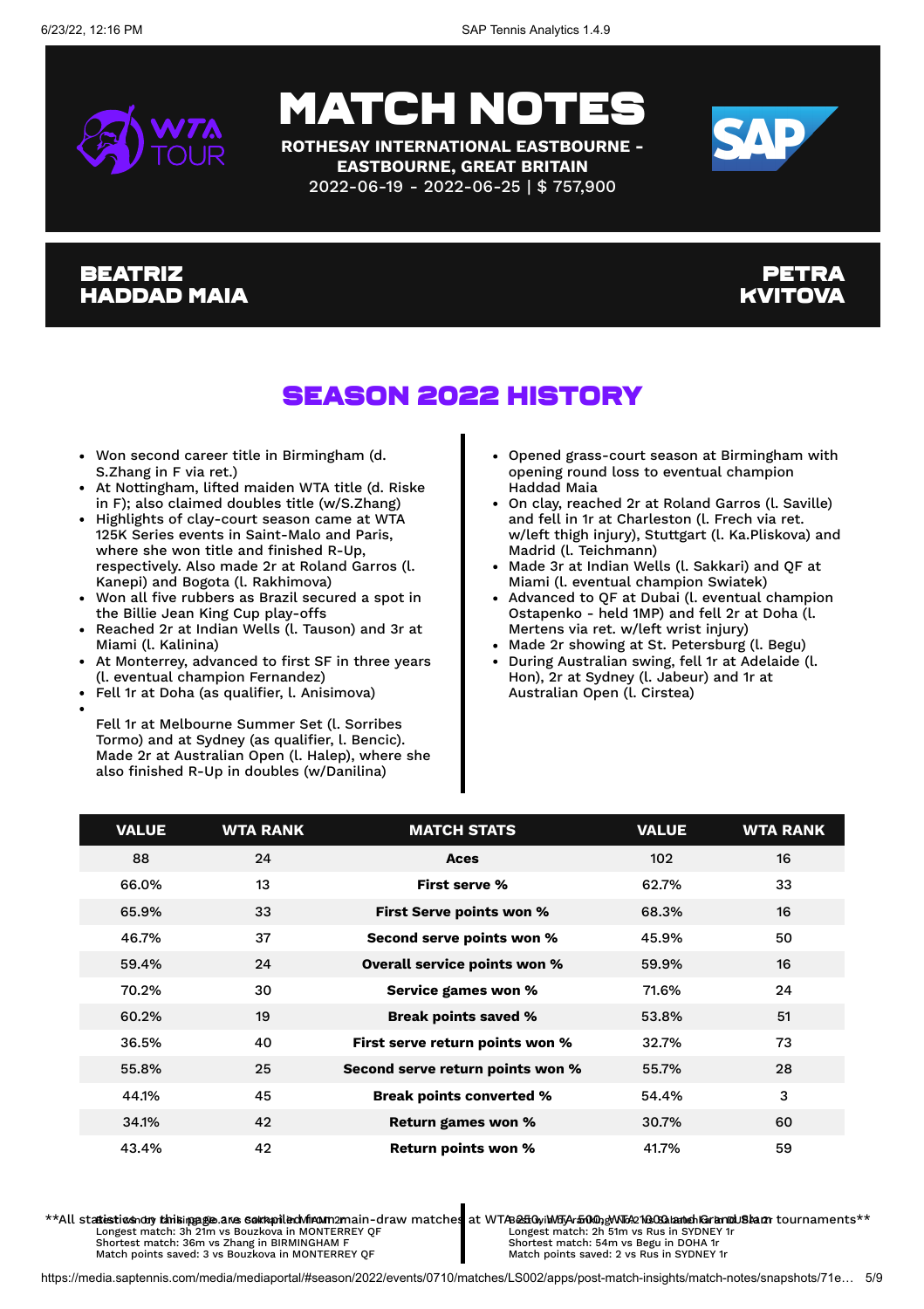

**ROTHESAY INTERNATIONAL EASTBOURNE - EASTBOURNE, GREAT BRITAIN** 2022-06-19 - 2022-06-25 | \$ 757,900



#### **BEATRIZ** Haddad Maia

#### **PETRA** Kvitova

### Titles

#### **SINGLES FINALS**

Champion (2) 2022 - BIRMINGHAM, NOTTINGHAM Runner-Up (1) 2017 - SEOUL

#### **DOUBLES FINALS**

Champion (4) 2022 - NOTTINGHAM (w/Zhang), SYDNEY (w/Danilina) 2017 - BOGOTA (w/Podoroska) 2015 - BOGOTA (w/Goncalves)

Runner-Up (1) 2022 - AUSTRALIAN OPEN (w/Danilina)

Champion (28) 2021 - DOHA 2019 - STUTTGART, SYDNEY 2018 - BIRMINGHAM, MADRID, PRAGUE, DOHA, ST. PETERSBURG 2017 - BIRMINGHAM 2016 - ZHUHAI, WUHAN 2015 - NEW HAVEN, MADRID, SYDNEY 2014 - WUHAN, NEW HAVEN, WIMBLEDON 2013 - TOKYO, DUBAI 2012 - NEW HAVEN, MONTREAL 2011 - WTA CHAMPIONSHIPS, LINZ, WIMBLEDON, MADRID, PARIS, BRISBANE 2009 - HOBART

**SINGLES FINALS**

Runner-Up (10) 2020 - DOHA 2019 - DUBAI, AUSTRALIAN OPEN 2016 - LUXEMBOURG 2015 - WTA FINALS 2014 - BEIJING 2013 - NEW HAVEN, KATOWICE 2011 - EASTBOURNE 2009 - LINZ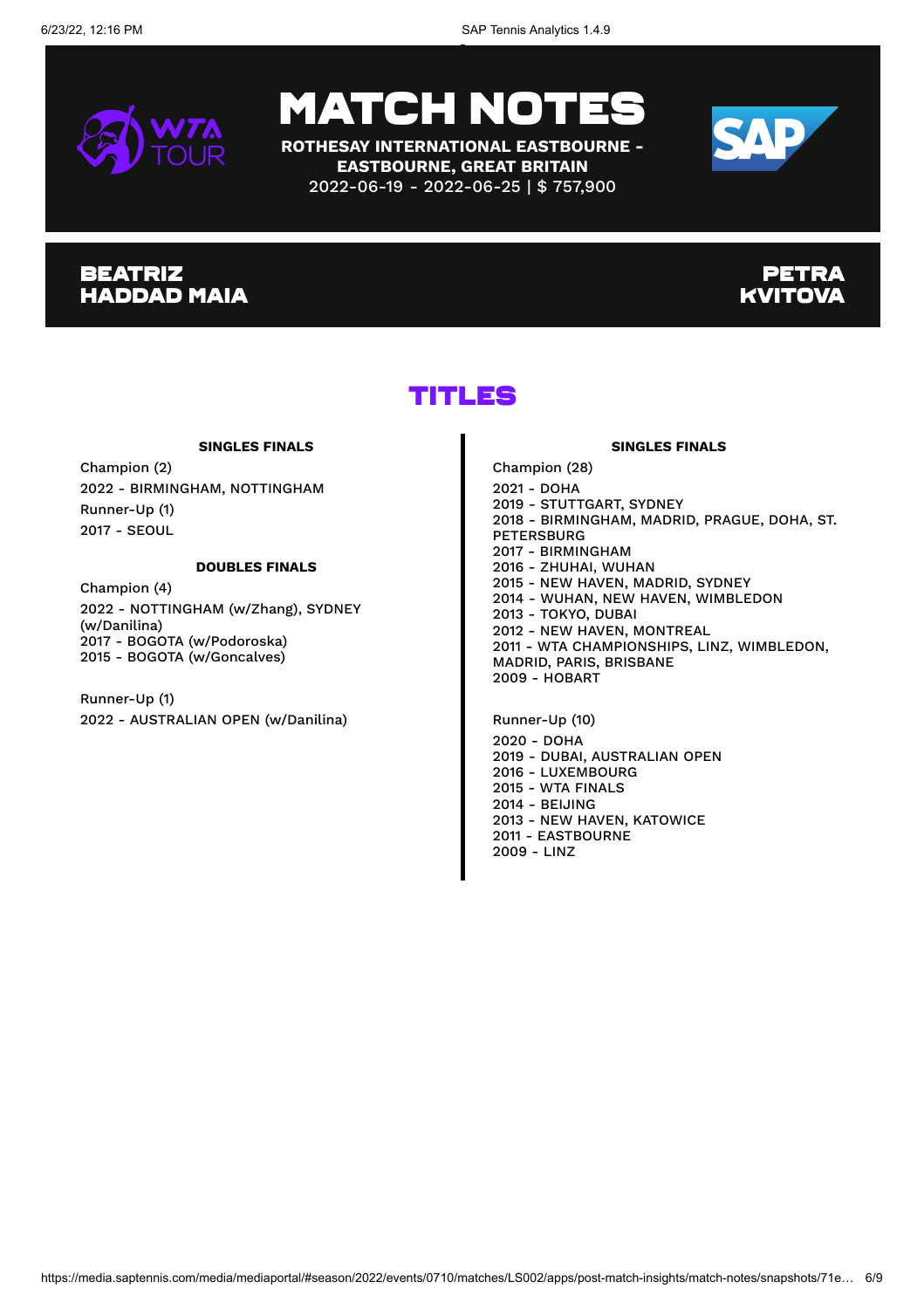

**ROTHESAY INTERNATIONAL EASTBOURNE - EASTBOURNE, GREAT BRITAIN** 2022-06-19 - 2022-06-25 | \$ 757,900



#### Beatriz Haddad Maia

#### **PETRA KVITOVA**

| <b>AUSTRALIAN</b><br><b>OPEN</b> | <b>ROLAND</b><br><b>GARROS</b> | <b>WIMBLEDON</b> | <b>US OPEN</b> |      | <b>AUSTRALIAN</b><br><b>OPEN</b> | <b>ROLAND</b><br><b>GARROS</b> | <b>WIMBLEDON</b> | <b>US OPEN</b> |
|----------------------------------|--------------------------------|------------------|----------------|------|----------------------------------|--------------------------------|------------------|----------------|
| 2r                               | 2r                             |                  |                | 2022 | 1r                               | 2r                             |                  |                |
|                                  |                                |                  |                | 2021 | 2r                               | 2r                             | 1r               | 3r             |
|                                  |                                |                  |                | 2020 | QF                               | <b>SF</b>                      |                  | 4r             |
| 2r                               |                                | 2r               |                | 2019 | <b>RUP</b>                       |                                | 4r               | 2r             |
| 2r                               |                                |                  |                | 2018 | 1r                               | 3r                             | 1r               | 3r             |
|                                  | 1r                             | 2r               | 1r             | 2017 |                                  | 2r                             | 2r               | QF             |
|                                  |                                |                  |                | 2016 | 2r                               | 3r                             | 2r               | 4r             |
|                                  |                                |                  |                | 2015 | 3r                               | 4r                             | 3r               | QF             |
|                                  |                                |                  |                | 2014 | 1r                               | 3r                             | <b>WON</b>       | 3r             |
|                                  |                                |                  |                | 2013 | 2r                               | 3r                             | QF               | 3r             |
|                                  |                                |                  |                | 2012 | <b>SF</b>                        | <b>SF</b>                      | QF               | 4r             |
|                                  |                                |                  |                | 2011 | QF                               | 4r                             | <b>WON</b>       | 1r             |
|                                  |                                |                  |                | 2010 | 2r                               | 1r                             | <b>SF</b>        | 3r             |
|                                  |                                |                  |                | 2009 | 1r                               |                                | 1r               | 4r             |
|                                  |                                |                  |                | 2008 |                                  | 4r                             | 1r               | 1r             |

### Grand Slams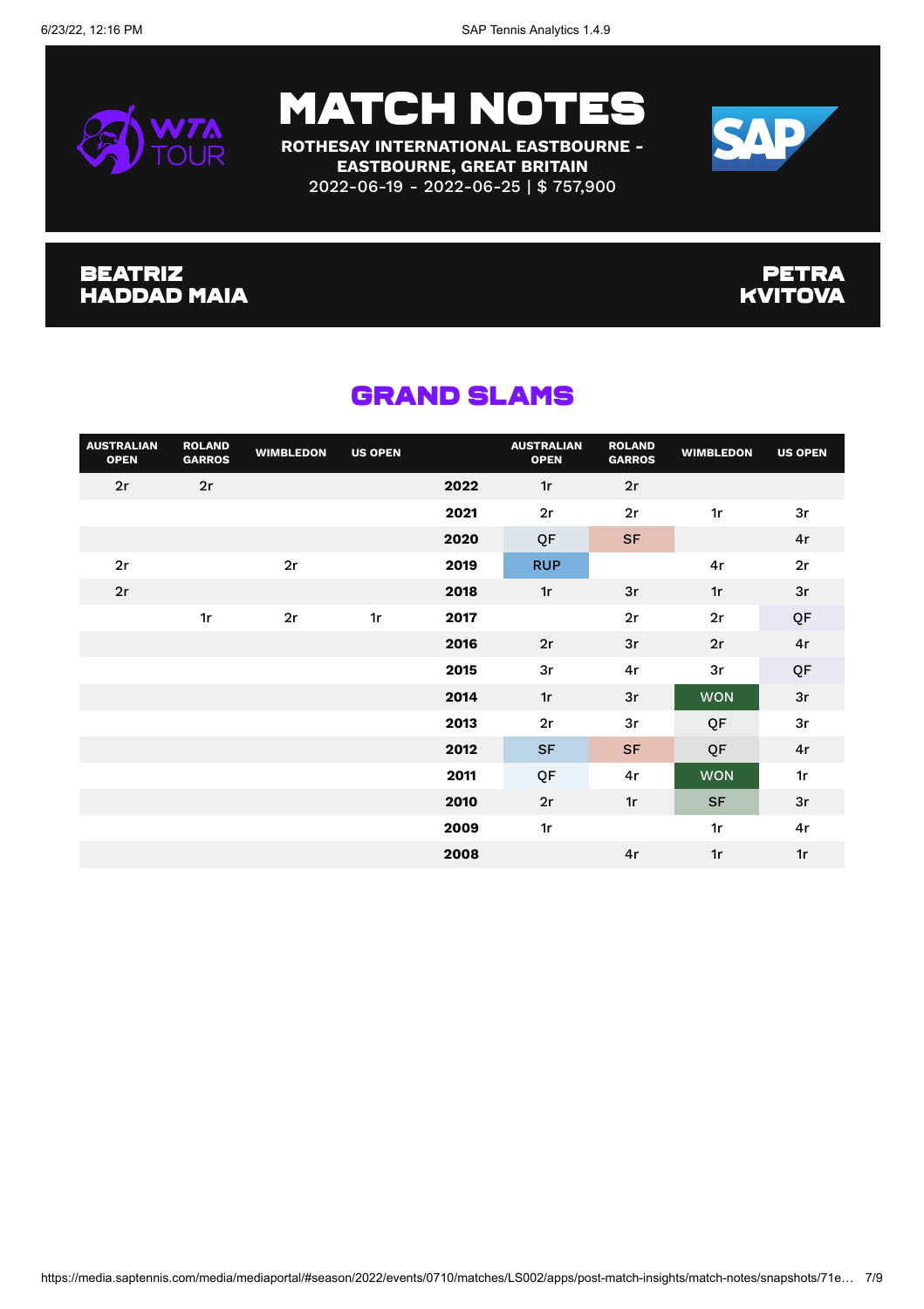

**ROTHESAY INTERNATIONAL EASTBOURNE - EASTBOURNE, GREAT BRITAIN** 2022-06-19 - 2022-06-25 | \$ 757,900



#### **BEATRIZ** Haddad Maia

#### Petra KVITOV.

### Career Milestones

- Peaked in rankings at No.80 last season, her highest position since May 2018
- Posted best win-by-ranking of career in 2021, defeating No.3 Ka.Pliskova during run to R16 as LL at Indian Wells. Was second Top-10 win of career, after No.4 Stephens at 2019 Acapulco
- Also won five ITF Circuit titles last season, including two W60 in Switzerland towards the end of the year
- Highlights of 2019 were SF at Bogota and QF at Acapulco
- Ended 2018 at No.184, with season highlight reaching 3r at a Premier Mandatory tournament for first time at Miami (l. Ostapenko). Also made 2r at Hobart, Australian Open and Acapulco, and reached final at \$80k ITF/Tyler, TX-USA
- Posted first Top 100 season in 2017, finishing at No.65; only Brazilian to finish in Top 300
- Hit career-high ranking of No.58 on September 25, 2017
- Broke into Top 100 for first time following 2017 Roland Garros at No.94
- Reached first WTA singles final at 2017 Seoul (l. Ostapenko); previous best results were quarterfinals at 2015 Rio de Janeiro and 2017 Prague
- Won first WTA doubles title at 2015 Bogotá (w/Goncalves, d. Falconi/Rogers). Owns 2-0 record in doubles finals (also won 2017 Bogotá)
- In July 2015, suffered a shoulder injury at the Pan American Games in Toronto, was forced to have surgery and miss remainder of season
- Won first WTA match at 2013 Florianopolis (d. Hsu, l. Czink)
- Owns 17 ITF Circuit singles titles
- Made WTA qualifying debut at 2012 Québec City (l. El Tabakh)
- Best result last season was title run at Doha (d. Muguruza in F) - the 28th title of her career
- Also in 2021, made SFs at Bad Homburg and Ostrava, and QFs at Stuttgart, Madrid and Cincinnati
- Reached final at Doha in 2020 (l. Sabalenka)
- Captured 26th and 27th career titles in 2019 at Sydney (d. Barty) and Stuttgart (d. Kontaveit). With 27 titles, is currently tied with Mandlikova and Sabatini in 20th place (Open Era)
- Reached title match at 2019 Australian Open for third career Grand Slam final appearance result moved her to World No.2, matching her career high ranking. Had she beaten Osaka in the final, would have claimed World No.1 ranking
- Also in 2019, qualified for WTA Finals in Shenzhen for seventh time (went 0-3 in group play)
- Won a WTA-leading five titles in 2018, at St Petersburg (d. Mladenovic in F), Doha (d. Muguruza in F), Prague (d. Buzarnescu in F), Madrid (d. Bertens in F) and Birmingham (d. Rybarikova in F)
- Titles in 2018 came on all three surfaces first player to win a title on three difference surfaces in a season since S.Williams in 2015
- Began 2017 season in May at Roland Garros (2r, l. Mattek-Sands) after a knife attack in her home in Czech Republic on December 20, 2016; required extensive surgery to left hand. Won title at 2017 Birmingham only a month later
- Won two singles titles in 2016, at Wuhan and the WTA Elite Trophy in Zhuhai
- Contested Rio Olympics in August 2016, winning the singles bronze medal (l. Puig in SF, d. Keys in bronze medal play-off)
- Runner-up at 2015 WTA Finals in Singapore (l. A.Radwanska in 3s). Former champion at the season finale, which she won on her event debut in 2011 (d. Azarenka in F)
- Was first player born in 1990s to win a Grand Slam title at 2011 Wimbledon (since joined by Muguruza, Ostapenko, Stephens, Wozniacki, Halep, Osaka, Barty and Kenin)
- At 2012 Sydney was two wins from becoming No.1 (had won Wimbledon and WTA Finals in previous six months)
- Owns six wins over current World No.1s: Safina (2009 US Open), Wozniacki (2011 WTA Finals), S.Williams (2015 Madrid), Kerber (2016 Wuhan), Wozniacki (2018 Doha) and Barty (2020 Doha)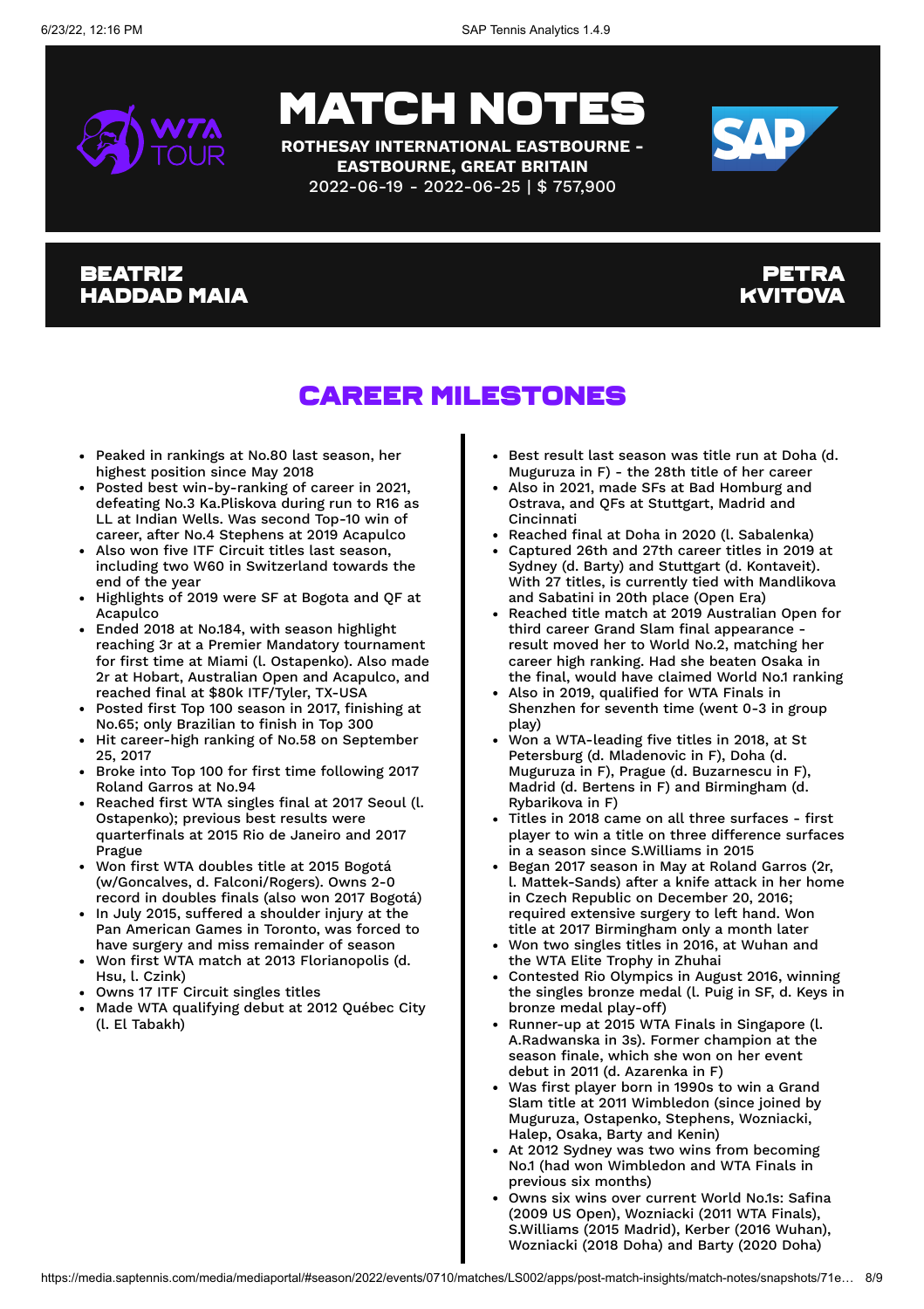6/23/22, 12:16 PM SAP Tennis Analytics 1.4.9

- Among active players, owns the most wins in indoor hardcourt events (77)
- Member of Czech Republic's Fed Cup winning team in 2011-12, 2014-16 and 2018
- Made pro debut on ITF Circuit in Czech Republic in 2006

### Other Information

- 
- Coached by Rafael Paciaroni Coached by Jiri Vanek; fitness trainer is Ivan Trebaticky and physio/trainer is Florian Zitzelsberger; trains at TK Sparta Praha
	- Father is Jiri (vice mayor); mother is Pavla; brothers are Jiri (engineer) and Libor (teacher). Introduced to tennis by father
	- Favorite type of movie is comedy. Favorite types of music are pop, rock. Favorite foods are sushi, Italian. Also enjoys basketball and volleyball
	- Favorite city to visit is Melbourne; favorite tournament is Wimbledon
	- Self-described as friendly, happy
	- Tennis idol growing up was Martina Navratilova  $\bullet$ (because she's left-handed like her)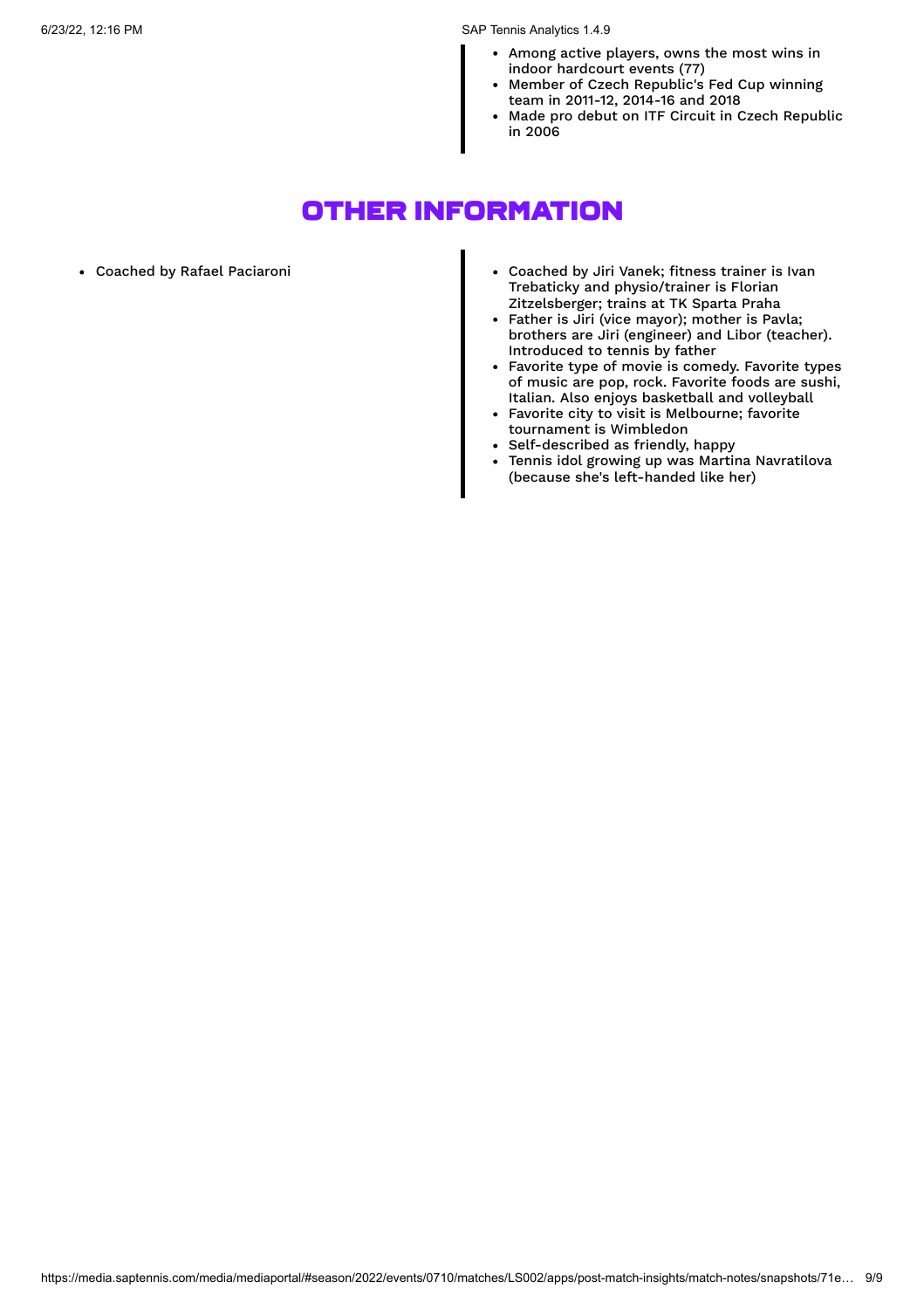6/23/22, 12:32 PM SAP Tennis Analytics 1.4.9



## MATCH NOTES

**ROTHESAY INTERNATIONAL EASTBOURNE - EASTBOURNE, GREAT BRITAIN** 2022-06-19 - 2022-06-25 | \$ 757,900





### 14 JELENA<br>14 Detabri Ostapenko (8) **LATVIA**



| 1997-06-08                              | Date of Birth                      | 1991-12-30                                                         |
|-----------------------------------------|------------------------------------|--------------------------------------------------------------------|
| Riga, Latvia                            | <b>Residence</b>                   | France                                                             |
| Right-handed (two-handed backhand)      | <b>Plays</b>                       | Right-handed (two-handed backhand)                                 |
| 5' 10" (1.77 m)                         | Height                             | $5'$ 6" (1.68 m)                                                   |
| 5                                       | <b>Career-High Ranking</b>         | 26                                                                 |
| \$11,000,005                            | <b>Career Prize Money</b>          | \$5,292,993                                                        |
| \$834,702                               | <b>Season Prize Money</b>          | \$469,565                                                          |
| 1/5                                     | <b>Singles Titles YTD / Career</b> | 0/3                                                                |
| 36-24 (Champion: 2017 ROLAND<br>GARROS) | <b>Grand Slam W-L (best)</b>       | 41-39 (Quarter-Finalist: 2018<br>WIMBLEDON)                        |
| 3-0 / 14-4 (Champion: 2021)             | (best)                             | YTD / Career EASTBOURNE W-L 3-0 / 10-6 (Semi-Finalist: 2022, 2021) |
| 19-10 / 175-133                         | <b>YTD / Career W-L</b>            | 11-10 / 183-160                                                    |
| 4-1 / 33-15                             | <b>YTD / Career Grass W-L</b>      | $6 - 2 / 38 - 25$                                                  |
| $8 - 4 / 63 - 48$                       | <b>YTD / Career 3-Set W-L</b>      | $3 - 5 / 62 - 56$                                                  |
| $3 - 3 / 42 - 25$                       | <b>YTD / Career TB W-L</b>         | $2 - 2 / 49 - 33$                                                  |
| $3 - 4 / 28 - 39$                       | YTD / Career TOP 20 W-L            | $2 - 3 / 35 - 51$                                                  |
| <b>Champion: DUBAI</b>                  | <b>YTD Best Result</b>             | Semi-Finalist: EASTBOURNE                                          |

\*\*W-L numbers on this page include main-draw matches at WTA 250, WTA 500, WTA 1000 and Grand Slam tournaments\*\*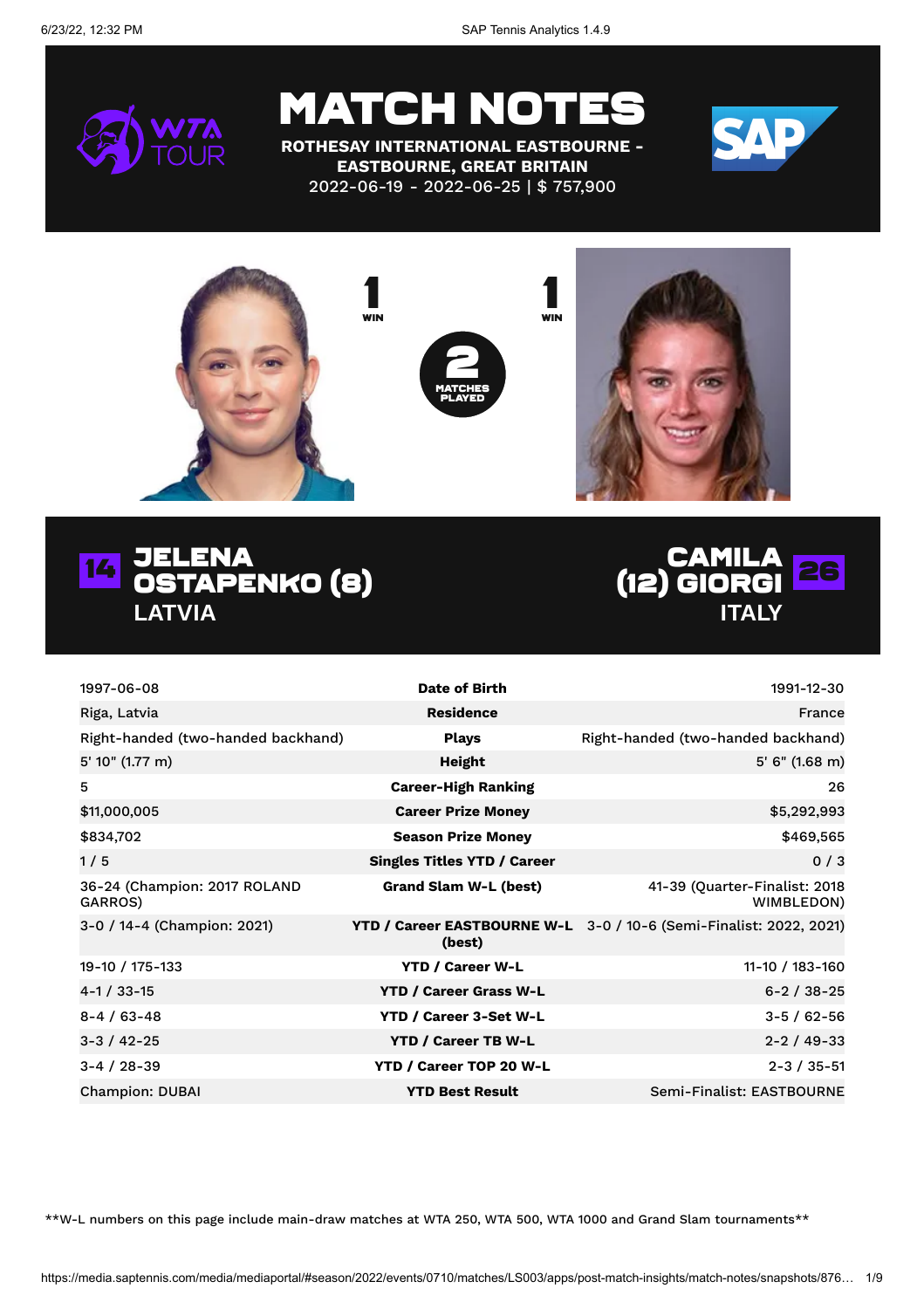



**ROTHESAY INTERNATIONAL EASTBOURNE - EASTBOURNE, GREAT BRITAIN** 2022-06-19 - 2022-06-25 | \$ 757,900



#### Jelena Ostapenko

#### **CAMILA** Giorgi

### Head To Head Record

| <b>YEAR</b> | TOURNAMENT SURFACE ROUND |              |    | <b>WINNER</b>    | <b>SCORE/ RESULT</b> | TIME         |
|-------------|--------------------------|--------------|----|------------------|----------------------|--------------|
| 2017        | <b>WIMBLEDON</b>         | <b>GRASS</b> | 3r | Jelena Ostapenko | $7 - 57 - 5$         | 1 $h$ 21 $m$ |
| 2016        | <b>KATOWICE</b>          | HARD         | SF | Camila Giorgi    | $6 - 46 - 3$         | 1h 17m       |

### Ranking History

| <b>TOP RANK</b> | <b>YEAR-END</b> | <b>YEAR</b> | <b>TOP RANK</b> | <b>YEAR-END</b> |
|-----------------|-----------------|-------------|-----------------|-----------------|
| 28              | 28              | 2021        | 33              | 34              |
| 40              | 44              | 2020        | 69              | 75              |
| 22              | 44              | 2019        | 26              | 98              |
| 5               | 22              | 2018        | 26              | 26              |
| $\overline{7}$  | $\overline{7}$  | 2017        | 68              | 79              |
| 34              | 44              | 2016        | 35              | 83              |
| 77              | 79              | 2015        | 30              | 34              |
| 305             | 308             | 2014        | 31              | 35              |
| 636             | 672             | 2013        | 73              | 93              |
| 888             | 892             | 2012        | 77              | 79              |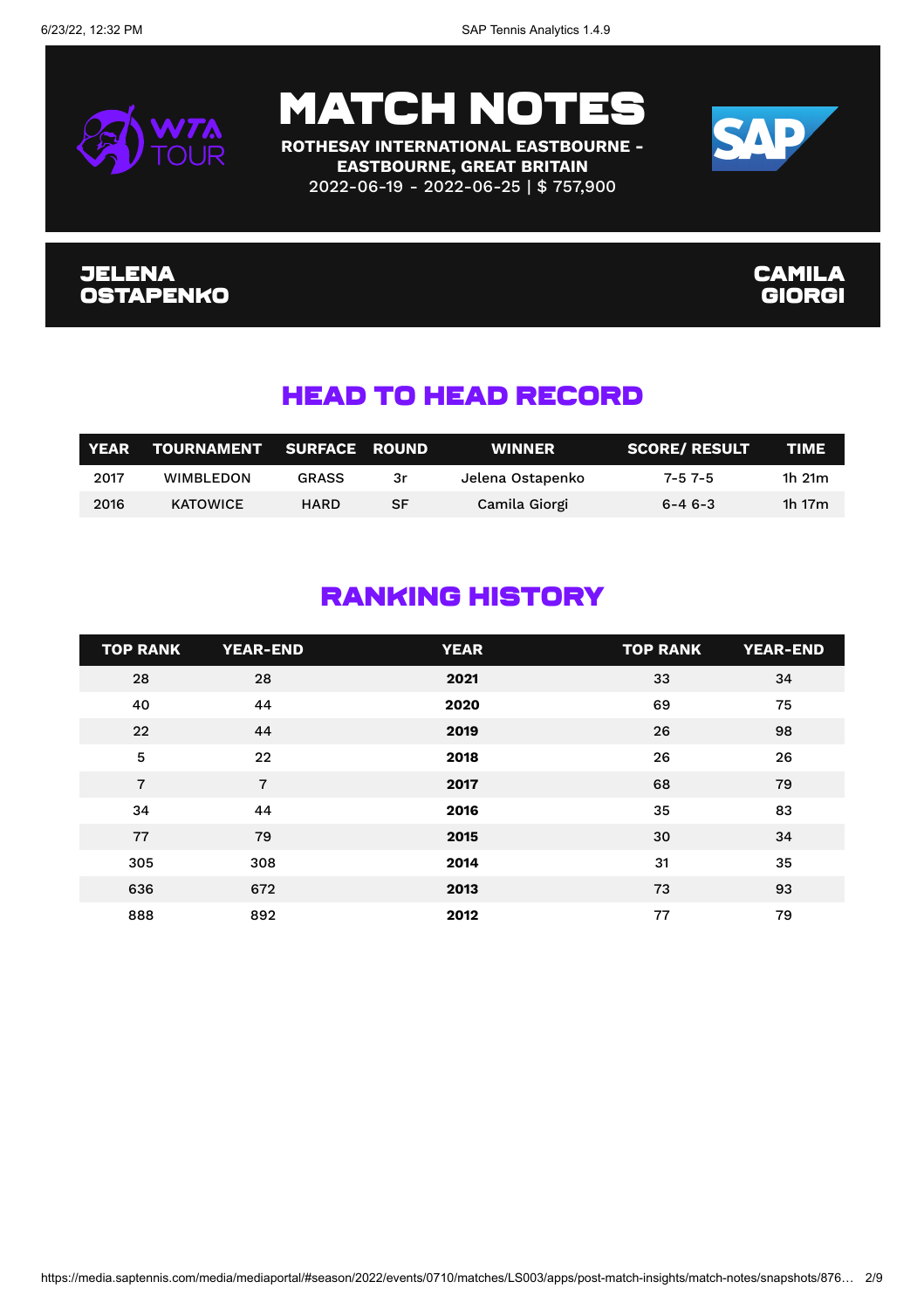

**ROTHESAY INTERNATIONAL EASTBOURNE - EASTBOURNE, GREAT BRITAIN** 2022-06-19 - 2022-06-25 | \$ 757,900



#### Jelena Ostapenko

### Camila Giorgi

### Tournament History

#### **CURRENT TOURNAMENT**

QF: d. A. KALININA (#36) 6-3 6-2 (1h 9m) 3r: d. M. KEYS (#24) 6-3 (51m) 2r: d. A. TOMLJANOVIC (#45) 6-4 6-4 (1h 17m)

Total time on court: 3h 17m

#### **PLAYER NOTES**

- Making sixth appearance at Eastbourne, as the defending champion (d. Kontaveit in last year's final)
- Other best result here was QF run in 2018 (l. A.Radwanska)
- Is bidding to become the first player to defend the title here since Justine Henin in 2007
- Others who've won back-to back titles here include Tracy Austin, Martina Navratilova and Chanda Rubin
- Has beaten Ajla Tomljanovic, Madison Keys (via ret; abdominal injury) and Anhelina Kalinina so far this week to reach her first SF since Doha in February
- Heads into today's match against Giorgi with a 4-2 career record against players from Italy, with record in 2022 standing at 1-0 defeating No.73 Bronzetti in 1r of Roland Garros
- Looking to reach first final since title run at Dubai earlier this year (d. Kudermetova in F)
- Career record in WTA SF matches stands at 11-9 and is 1-2 this year falling at this stage at St. Petersburg and Doha (l. Kontaveit in both)
- Victory at Eastbourne last year remains her best result on grass to date
- Is also through to the doubles SF w/Lyudmyla Kichenok - face team of Xu/Yang later today
- Other career highlight on grass was SF run at Wimbledon in 2018 (l. Kerber) - her best Grand Slam result outside her run to the Roland Garros title in 2017
- Is currently ranked No.14, this time last year was No.43 before rising 9 spots on the back of Eastbourne title
- During last year's grass swing also fell 2r at Birmingham and reached 3r at Wimbledon

#### **CURRENT TOURNAMENT**

QF: d. V. TOMOVA (#128) 6-2 6-1 (1h 3m) 3r: d. G. MUGURUZA (#10) 7-5 6-3 (1h 52m) 2r: d. R. MARINO (#107) 7-5 6-4 (1h 40m)

Total time on court: 4h 35m

#### **PLAYER NOTES**

- Making seventh appearance at Eastbourne, where she is through to the SF for second year in a row - her best results here to date
- Last year, advanced to last four as a qualifier before falling to Kontaveit
- Has beaten Rebecca Marino, Garbiñe Muguruza and Viktoriya Tomova so far this week to reach her first SF of the year, last reached this stage at 2021 Tenerife (l. Osorio)
- Faces No.14 Ostapenko in SF today; owns 35 wins in career over Top 20 players, most recently defeating No.10 Muguruza this week at Eastbourne
- Looking to reach first final since title run at 2021 Montreal which was the biggest title of her career; was ranked No.71 at the time, defeated three Top 20 opponents en route and faced a player in the Top 40 in each round
- Heads into today's match with a 3-1 career record against players from Latvia
- Career record in WTA SF matches stands at 9-8
- Best career result on grass was her title run at 's-Hertogenbosch in 2015
- Best previous result by an Italian woman at Eastbourne was Raffaella Reggi's runner-up finish in 1989 (l. Navratilova)
- Is currently ranked No.26; this time last year was No.75
- During last year's grass swing reached 2r at Birmingham and Wimbledon, as well as SF here
- Best career result at Wimbledon so far was QF run in 2018 (l. S.Williams)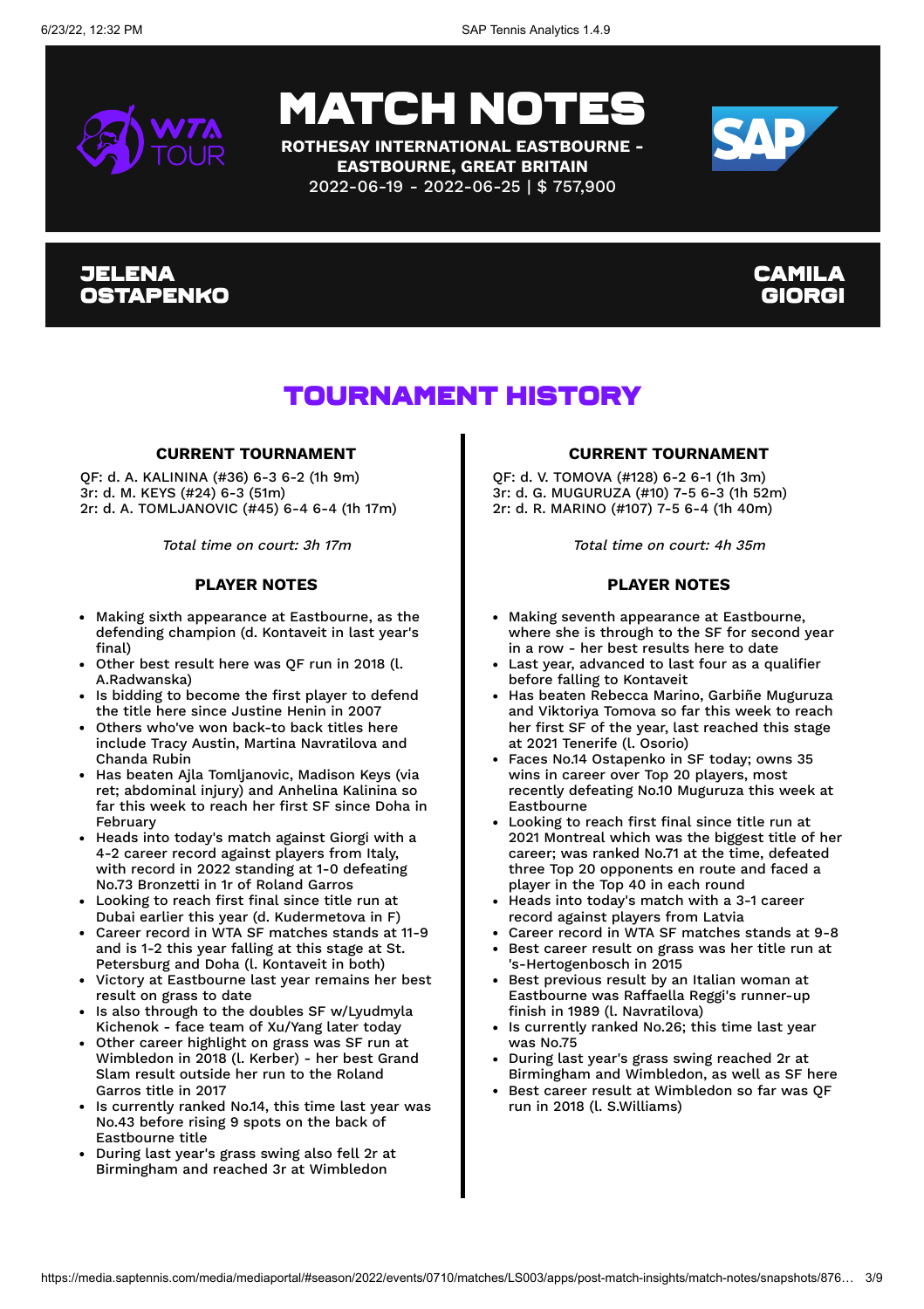

**ROTHESAY INTERNATIONAL EASTBOURNE - EASTBOURNE, GREAT BRITAIN** 2022-06-19 - 2022-06-25 | \$ 757,900



#### Jelena Ostapenko

#### **CAMILA** Giorgi

### Recent Tournament History

| 2021      | Result        | <b>Rank: 43</b><br>Seed: -                 |
|-----------|---------------|--------------------------------------------|
| F         | w             | A. KONTAVEIT (#27) 6-3 6-3                 |
| <b>SF</b> | w             | E. RYBAKINA (#21) 6-4 6-1                  |
| OF        | w             | D. KASATKINA (#34) 1-6 7-5 6-2             |
| 2r        | w             | O. JABEUR (#24) 5-7 6-4 6-3                |
| 1r        | w             | A. PAVLYUCHENKOVA (#19) 6-1 6-3            |
| 2019      | <b>Result</b> | Seed: -<br><b>Rank: 35</b>                 |
| 3r        | L             | E. ALEXANDROVA (#52) 6-3 2-1               |
| 2r        | w             | S. STEPHENS (#9) 1-6 6-0 6-3               |
| 1r        | w             | M. BUZARNESCU (#47) 6-4 6-4                |
| 2018      | Result        | <b>Rank: 12</b><br>Seed: 5                 |
| QF        | L             | A. RADWANSKA (#31) 6-2 7-5                 |
| 3r        | w             | M. BUZARNESCU (#28) 6-1 6-2                |
| 2r        | w             | K. KANEPI (#44) 6-3 7-5                    |
| 2017      | Result        | Rank: 14 Seed: 10                          |
| 3r        | L             | J. KONTA (#7) 7-5 3-6 6-4                  |
| 2r        | w             | C. SUÁREZ NAVARRO (#26) 6-3 0-6<br>$6 - 4$ |
| 2016      | <b>Result</b> | <b>Rank: 36</b><br>Seed: -                 |
| 2r        | L             | D. CIBULKOVA (#21) 6-3 6-3                 |
| 1r        |               |                                            |

| 2021 | Result        | Rank: 75 Seed: -           |                                  |
|------|---------------|----------------------------|----------------------------------|
| SF   | $\mathbf{L}$  | A. KONTAVEIT (#27) 5-4     |                                  |
| ОF   | w             |                            | A. SABALENKA (#4) 7-6(5) 0-6 6-4 |
| 2r   | W             |                            | S. ROGERS (#47) 6-3 4-6 6-2      |
| 1r   | w             |                            | K. PLISKOVA (#10) 2-6 6-2 6-2    |
| 2019 | Result        | Rank: 41 Seed: -           |                                  |
| 1r   | L             | S. HSIEH (#29) 6-3 4-6 6-4 |                                  |
| 2018 | Result        | Rank: 56 Seed: -           |                                  |
| 2r   | L             | C. WOZNIACKI (#2) 6-2 6-3  |                                  |
| 1r   | w             | I. BEGU (#33) 6-2 6-2      |                                  |
| 2016 | <b>Result</b> | Rank: 68 Seed: -           |                                  |
| 1r   | L             | T. BABOS (#45) 6-4 7-6(3)  |                                  |
| 2015 | Result        | Rank: 32 Seed: -           |                                  |
| 2r   | $\mathbf{L}$  |                            | D. SAVILLE (#41) 3-6 7-6(6) 6-3  |
| 1r   | w             | C. MCHALE (#63) 6-2 6-3    |                                  |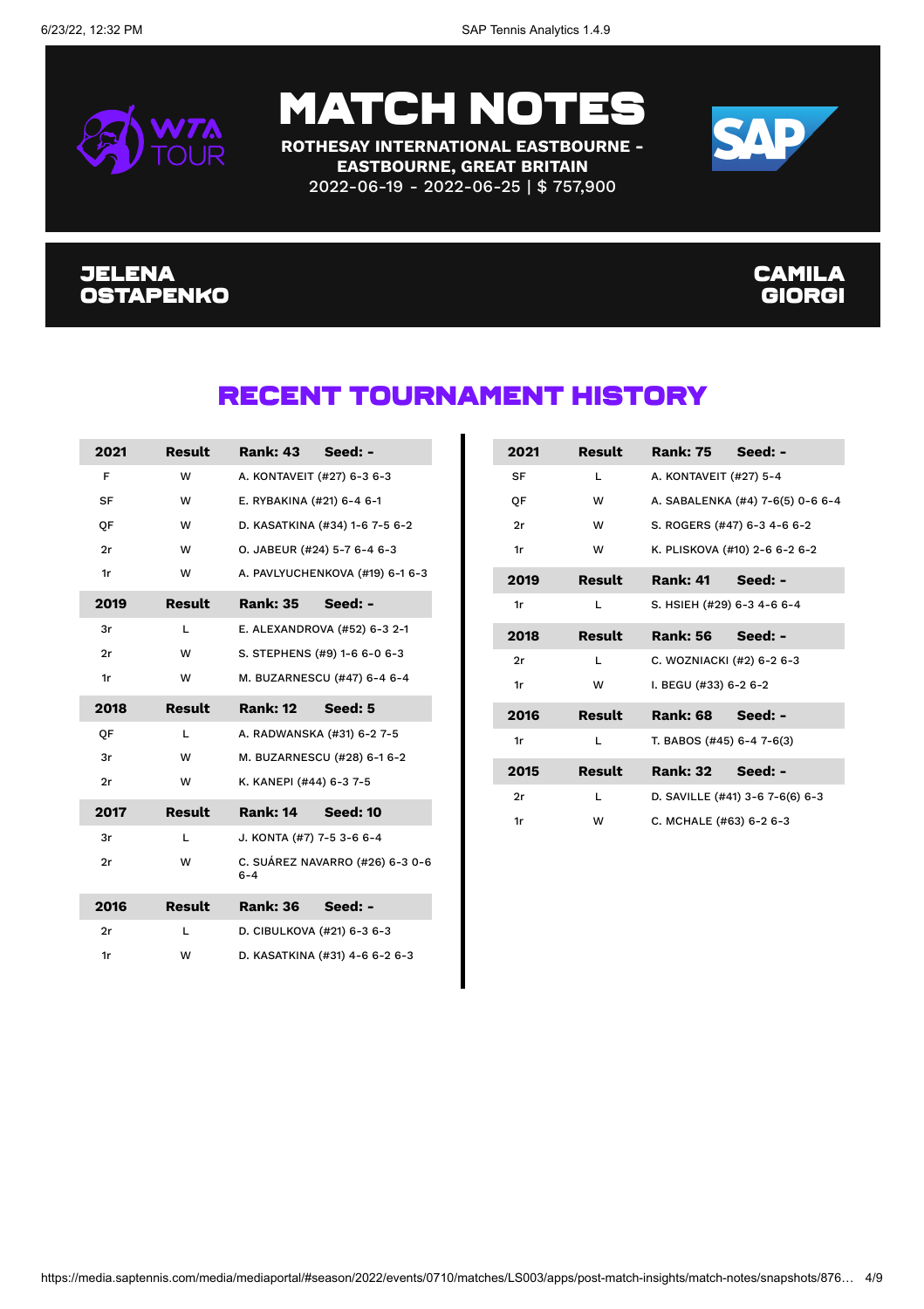

**ROTHESAY INTERNATIONAL EASTBOURNE - EASTBOURNE, GREAT BRITAIN** 2022-06-19 - 2022-06-25 | \$ 757,900



#### Jelena Ostapenko

#### Camila Giorgi

### Season 2022 History

- As top seed, upset in 2r at Birmingham (l. Yastremska)
- Fell in 1r at Madrid (l. Alexandrova) and Rome (l. Davis), while made 2r at Roland Garros (l. Cornet)
- Upset in 2r at Indian Wells and Miami (after 1r bye, l. Rogers at both tournaments)
- Advanced to SF at Doha (l. Kontaveit)
- At Dubai, lifted fifth career singles title (d. Kudermetova in F); en route to final, beat Grand Slam champions Kenin, Swiatek, Kvitova (saved 1MP) and Halep
- Also finished R-Up in doubles at Dubai (w/L.Kichenok, l. Kudermetova/Mertens in F)
- Advanced to SF at St. Petersburg (l. eventual champion Kontaveit)
- Fell 1r at Sydney (l. eventual champion Badosa) and reached 3r at Australian Open (l. Krejcikova)
- Defeated in 2r at Nottingham (l. Dart) and QF at Birmingham (l. eventual champion Haddad Maia)
- Highlight of clay-court season was reaching R16 for the first time at Roland Garros (l. Kasatkina). Also fell 1r at Stuttgart (l. Korpatsch), Madrid (l. Pegula - held 1MP) and Rome (l. Tomljanovic via ret. w/left leg injury)
- Won both rubbers (d. Dodin and Tan) to help Italy to qualify for Billie Jean King Cup Finals with a 3-1 triumph over France in Alghero
- Withdrew from Indian Wells (w/illness) and Miami (w/right wrist injury)
- Made 1r exits at St. Petersburg (l. Alexandrova), Dubai (l. Kvitova) and Lyon (l. Garcia)
- In first tournament of 2022, reached 3r at Australian Open (l. eventual champion Barty)

| <b>VALUE</b> | <b>WTA RANK</b> | <b>MATCH STATS</b>               | <b>VALUE</b> | <b>WTA RANK</b> |
|--------------|-----------------|----------------------------------|--------------|-----------------|
| 93           | 20              | Aces                             | 45           | 52              |
| 60.2%        | 53              | <b>First serve %</b>             | 52.2%        | 77              |
| 65.2%        | 37              | First Serve points won %         | 67.0%        | 22              |
| 46.4%        | 43              | Second serve points won %        | 46.4%        | 42              |
| 57.7%        | 40              | Overall service points won %     | 57.2%        | 46              |
| 69.1%        | 37              | Service games won %              | 65.8%        | 51              |
| 56.7%        | 36              | <b>Break points saved %</b>      | 49.6%        | 71              |
| 36.6%        | 37              | First serve return points won %  | 33.8%        | 67              |
| 57.4%        | 15              | Second serve return points won % | 54.0%        | 51              |
| 49.8%        | 14              | <b>Break points converted %</b>  | 51.7%        | 9               |
| 40.5%        | 9               | <b>Return games won %</b>        | 33.3%        | 44              |
| 45.5%        | $12 \,$         | <b>Return points won %</b>       | 42.3%        | 55              |

Best win by ranking: No.3 vs Krejcikova in DOHA 3r Longest match: 2h 39m vs Kvitova in DUBAI QF Shortest match: 51m vs Keys in EASTBOURNE 3r Match points saved: 1 vs Kvitova in DUBAI QF

Best win by ranking: No.7 vs Sabalenka in ROLAND GARROS 3r Longest match: 2h 36m vs Pegula in MADRID 1r Shortest match: 1h 0m vs Potapova in AUSTRALIAN OPEN 1r

\*\*All stattistics containaply and the diffusion of the diffusion of the diffusion of the diffusion of the diffusion of the diffusion of the diffusion of the diffusion of the diffusion of the diffusion of vs Dodin in DOHA 1 Match points saved:<br>at WTAV@50gdA6TA 500gtdN:TAv\$0090cand LYCANt Slam tournaments\*\*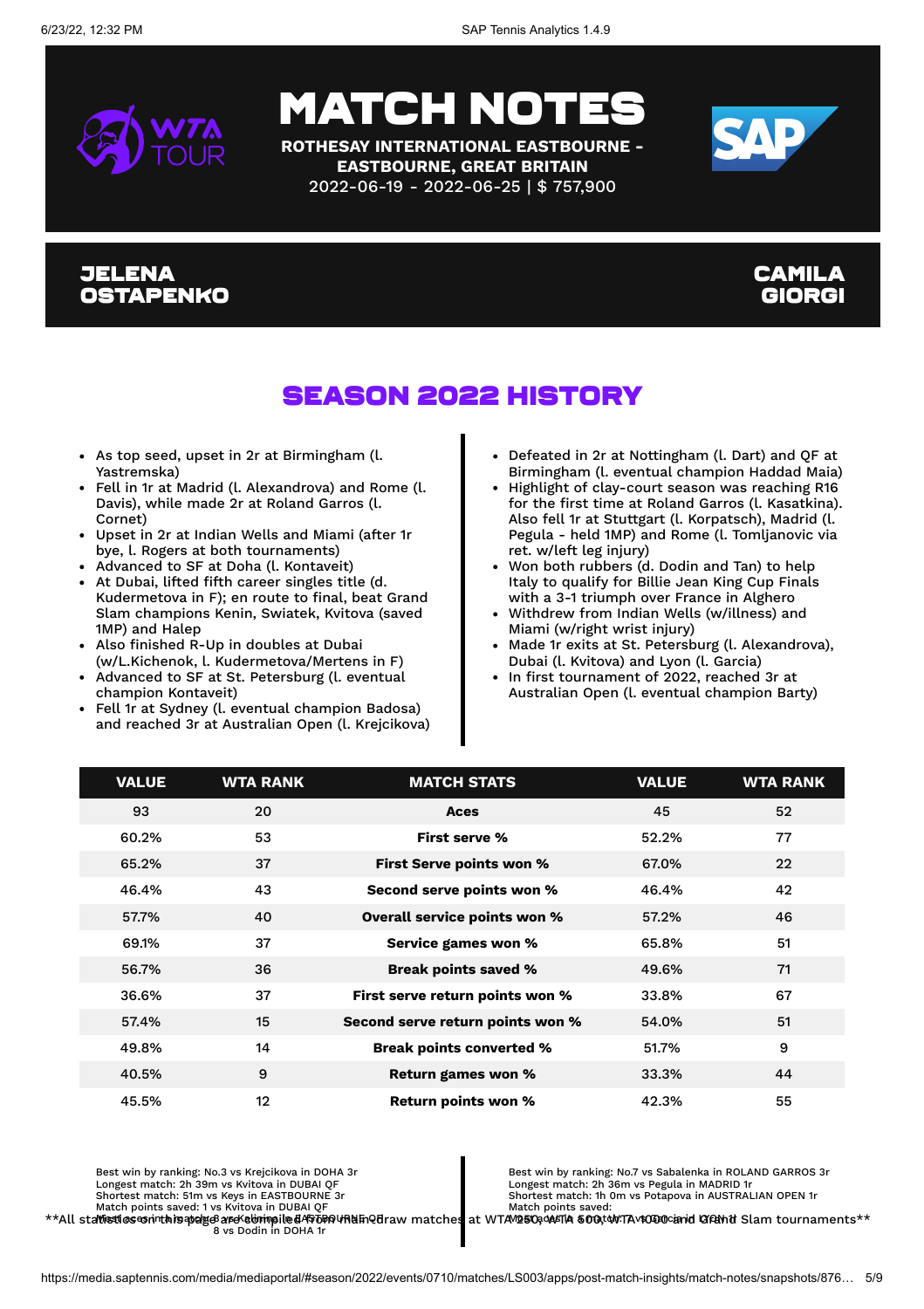

**ROTHESAY INTERNATIONAL EASTBOURNE - EASTBOURNE, GREAT BRITAIN** 2022-06-19 - 2022-06-25 | \$ 757,900



#### **JELENA OSTAPENKO**

#### **CAMILA** Giorgi

### Titles

#### **SINGLES FINALS**

Champion (5) 2022 - DUBAI 2021 - EASTBOURNE

2019 - LUXEMBOURG 2017 - SEOUL, ROLAND GARROS

Runner-Up (6) 2021 - LUXEMBOURG 2019 - LINZ 2018 - MIAMI 2017 - CHARLESTON 2016 - DOHA 2015 - QUEBEC CITY

#### **DOUBLES FINALS**

Champion (5) - BIRMINGHAM (w/Kichenok) - MOSCOW (w/Siniakova) - DOHA (w/Dabrowski) - STUTTGART (w/Atawo), ST. PETERSBURG (w/Rosolska)

Runner-Up (5) 2022 - DUBAI (w/Kichenok) 2021 - DOHA (w/Niculescu) 2020 - DOHA (w/Dabrowski) 2019 - BEIJING (w/Yastremska), JURMALA (w/Voskoboeva)

#### **SINGLES FINALS**

Champion (3) 2021 - MONTREAL 2018 - LINZ 2015 - 'S-HERTOGENBOSCH

Runner-Up (6) 2019 - BRONX, WASHINGTON DC 2016 - KATOWICE 2015 - KATOWICE 2014 - LINZ, KATOWICE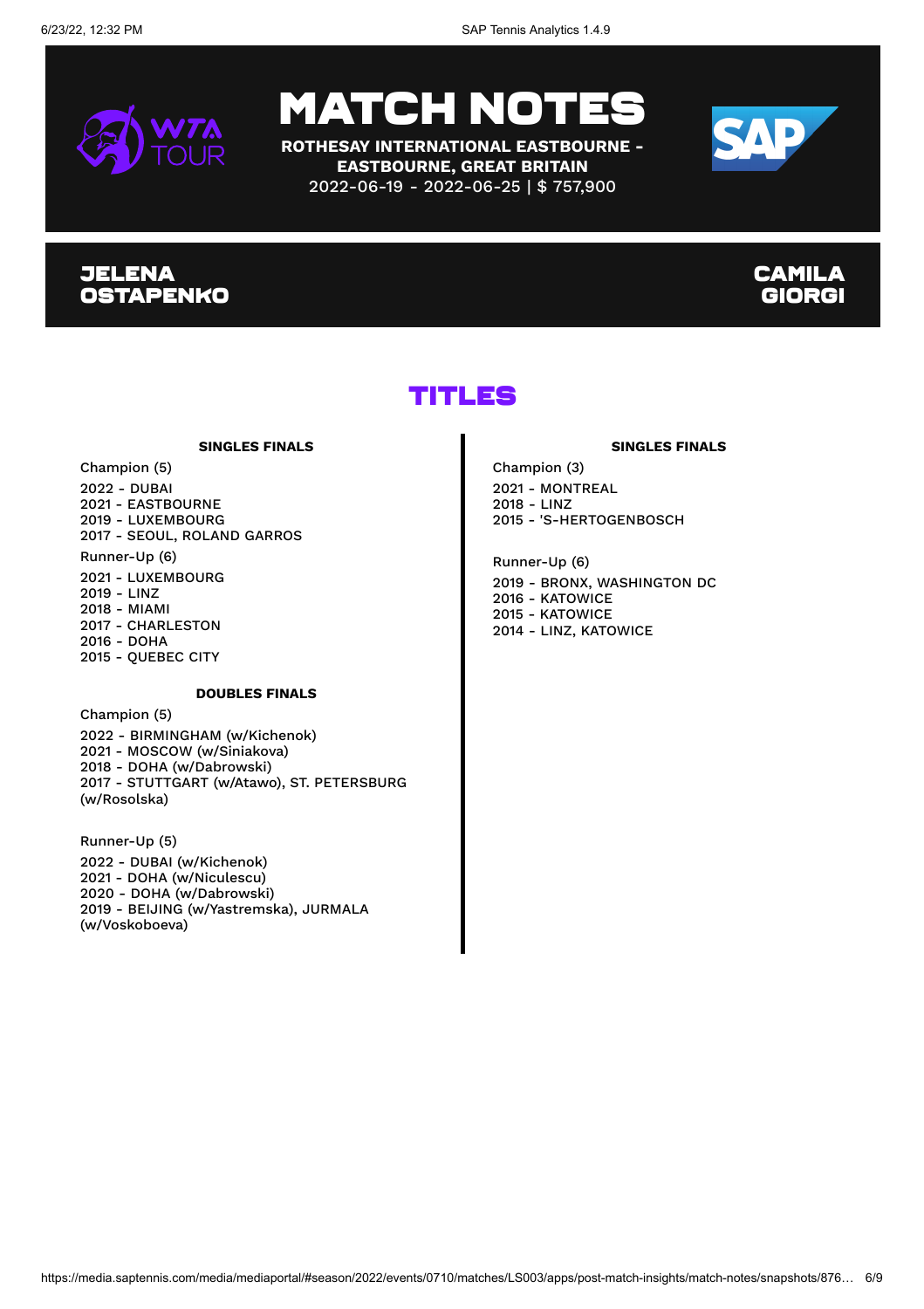

**ROTHESAY INTERNATIONAL EASTBOURNE - EASTBOURNE, GREAT BRITAIN** 2022-06-19 - 2022-06-25 | \$ 757,900



#### Jelena Ostapenko

#### **CAMILA** Giorgi

| <b>AUSTRALIAN</b><br><b>OPEN</b> | <b>ROLAND</b><br><b>GARROS</b> | <b>WIMBLEDON</b> | <b>US OPEN</b> |      | <b>AUSTRALIAN</b><br><b>OPEN</b> | <b>ROLAND</b><br><b>GARROS</b> | <b>WIMBLEDON</b> | <b>US OPEN</b> |
|----------------------------------|--------------------------------|------------------|----------------|------|----------------------------------|--------------------------------|------------------|----------------|
| 3r                               | 2r                             |                  |                | 2022 | 3r                               | 4r                             |                  |                |
| 1r                               | 1r                             | 3r               |                | 2021 | 2r                               | 2r                             | 2r               | 1r             |
| 2r                               | 3r                             |                  |                | 2020 | 3r                               | 1r                             |                  | 2r             |
| 1r                               | 1r                             | 1r               | 3r             | 2019 | 3r                               |                                | 1r               | 1r             |
| 3r                               | 1r                             | <b>SF</b>        | 3r             | 2018 | 2r                               | 3r                             | QF               | 2r             |
| 3r                               | <b>WON</b>                     | QF               | 3r             | 2017 | 1r                               | 1r                             | 3r               | 1r             |
| 1r                               | 1r                             | 1r               | 1r             | 2016 | 1r                               | 2r                             | 1r               | 1r             |
|                                  |                                | 2r               | 2r             | 2015 | 3r                               | 2r                             | 3r               | 2r             |
|                                  |                                |                  |                | 2014 | 2r                               | 2r                             | 2r               | 1r             |
|                                  |                                |                  |                | 2013 | 1r                               | 1r                             | 3r               | 4r             |
|                                  |                                |                  |                | 2012 |                                  |                                | 4r               | 1r             |
|                                  |                                |                  |                | 2011 |                                  |                                | 1r               |                |

### Grand Slams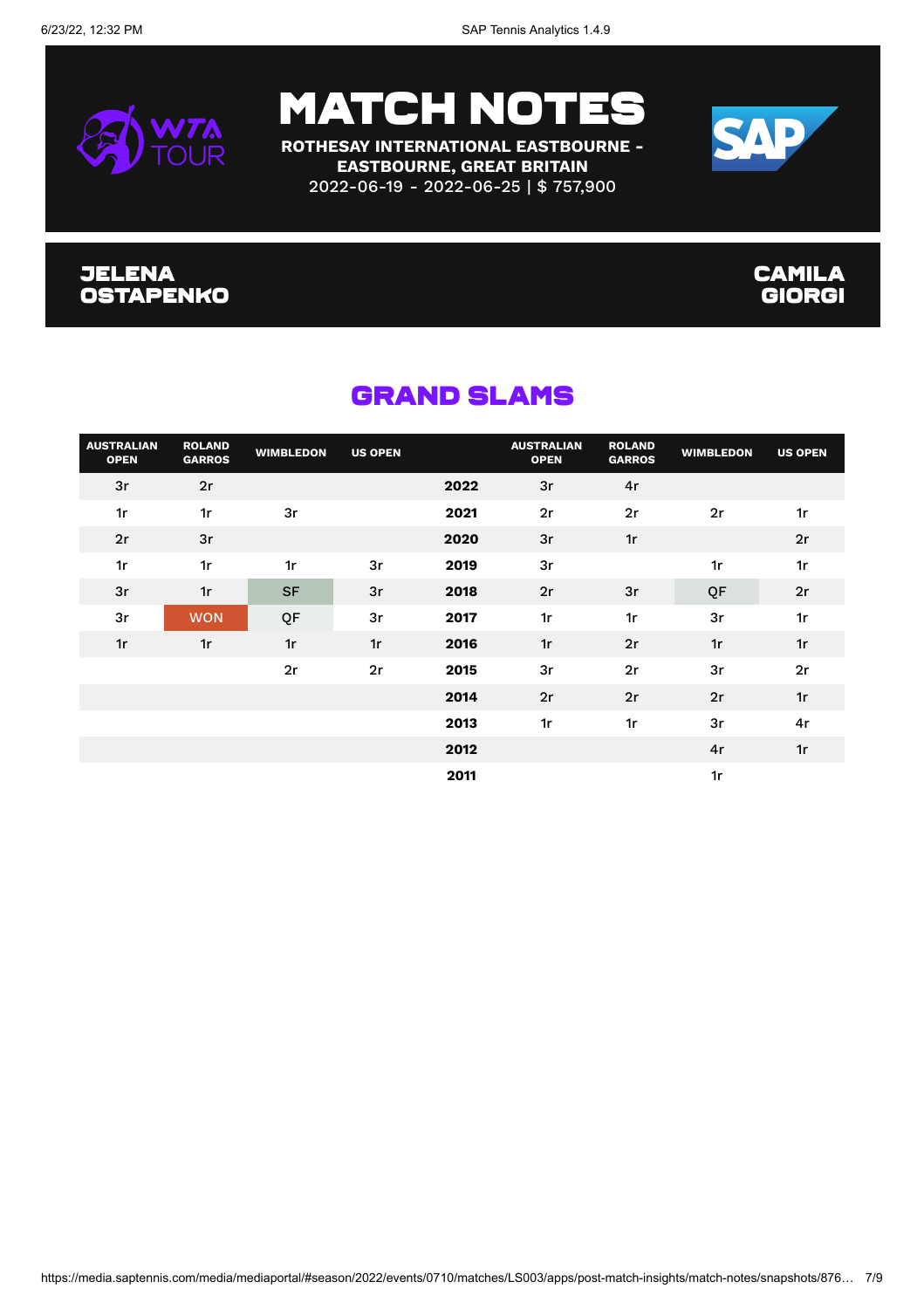

**ROTHESAY INTERNATIONAL EASTBOURNE - EASTBOURNE, GREAT BRITAIN** 2022-06-19 - 2022-06-25 | \$ 757,900



#### Jelena Ostapenko

#### Camila Giorgi

### Career Milestones

- Lifted first grass court title at 2021 Eastbourne (as WC, d. Kontaveit in F)
- Last season, also finished R-Up at Luxembourg (l. Tauson), made SF at Indian Wells (l. Azarenka) and reached QF at Rome
- Highlights of 2020 season included three Top 10 wins: defeating No.4 Ka.Pliskova at Roland Garros, No.7 Kenin at Fed Cup qualifiers and No.8 Bertens at Strasbourg (via ret.). Also recorded 20th Top 20 win of her career at Ostrava (d. Martic in 1r)
- Finished R-Up in doubles w/Dabrowski at 2020 Doha (l. Hsieh/Strycova)
- The 2019 season saw her capture third career title at Luxembourg (d. Goerges in F) right after finishing R-Up at Linz (l. Gauff)
- Also R-Up in mixed doubles at 2019 Wimbledon w/ Lindstedt
- Her 2018 campaign was highlighted by finishing R-Up at Miami (l. Stephens); saw off No.9 Kvitova and No.4 Svitolina en route to register multiple Top 10 wins in the same tournament for the first time in her career
- Reached 2018 Wimbledon SF (l. eventual champion Kerber) to become first Latvian woman to reach final four at All England Club
- Achieved career-high ranking of No.5 on March 19, 2018
- Champion at 2017 Roland Garros (d. Halep in F) becoming first woman to win first tour-level title at a Grand Slam since Barbara Jordan at 1979 Australian Open (d. Walsh in F). Also became the first unseeded player to lift the trophy in the Open Era and the first Latvian player to reach the championship match at a Grand Slam
- Followed up title run with QF appearance at 2017 Wimbledon to become only second player in last 10 year (also S.Williams in 2015) to follow up victory at Roland Garros with a run to the QF or better at Wimbledon
- Qualified for debut WTA Finals in 2017 going 1-2 in group stage (d. Ka.Pliskova, l. V.Williams, l. Muguruza)
- Enjoyed career-best season in 2017, finishing the year in the Top 10 for the first time in her career (at No.7); was No.44 at end of 2016 (first Top 50 finish) and No.79 at end of 2015 (first Top 100 finish)
- Made Top 10 debut at No.10 on September 11, 2017
- Defeated three Top-20 players to lift most prestigious title of her career at 2021 Montreal (d. No.6 Ka.Pliskova in F)
- In 2021 also advanced to SF at Eastbourne (d. No.4 Sabalenka and No.10 Ka.Pliskova, l. Kontaveit via ret. w/left thigh injury) and Tenerife (l. Osorio). Reached QFs at Olympics and Lyon
- During a disrupted 2020, reached SF at Palermo and QF at Lyon, finishing the year at No.76
- In 2019, reached seventh and eighth singles finals of her career, posting R-Up finishes at Washington DC (l. Pegula) and the Bronx (l. Linette)
- Missed entire 2019 clay court season w/wrist and ankle injuries
- Played Fed Cup in 2019 for first time since 2016 - lost both her matches (l. Golubic, Bencic) as Italy fell to a 3-1 defeat to Switzerland
- Ended 2018 season perched at a career-best ranking of No.26, winning second career title in final event at Linz (d. Alexandrova in F). Won 29 tour-level matches in 2018 - the most wins she had previously posted in a single season was 28, in 2014
- Advanced to first Grand Slam QF at 2018 Wimbledon (l. eventual R-Up S.Williams) on her 26th appearance at this level; became the first Italian woman to reach the QF of Wimbledon since 2009 (Schiavone, l. Dementieva)
- Other highlights in 2018 included SF runs at Sydney (l. eventual champion Kerber), Prague (l. Buzarnescu after serving for match in third set) and Tokyo (l. Osaka)
- In 2016 reached final at Katowice for the third year in a row (l. Cibulkova). Appeared in four additional quarterfinals in 2016, at Hobart (l. Bouchard), Prague (l. Ka.Pliskova), Washington, DC (l. Davis) and Seoul (l. Zhang)
- Won first career title at 2015 's-Hertogenbosch (d. Bencic in F)
- Had never reached WTA QF prior to 2014; reached QF or better at seven events during that season
- Made Top 100 debut on July 9, 2012 and broke into Top 50 on May 26, 2014
- Tour-level main draw debut came as a qualifier at 2011 Wimbledon
- On ITF Circuit, winner of five singles titles
- Played first career professional tournament at  $\bullet$ 2006 ITF/Baku-AZE